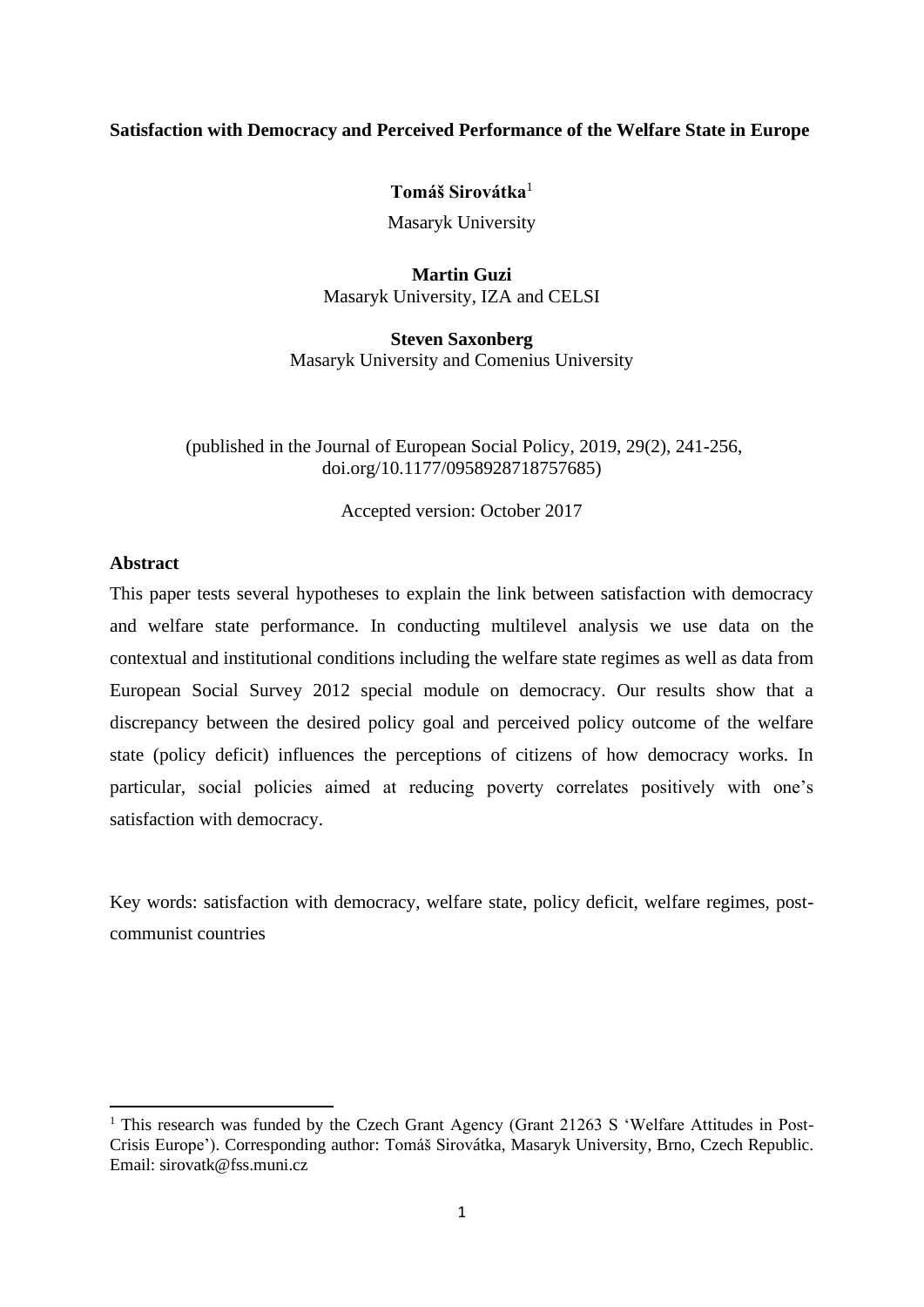#### **Introduction**

The issue of democracy has been a central theme for the social sciences, and satisfaction with the political system represents an important aspect for analyzing how well a democracy functions. Among the democracies in the industrialized world, social policy and welfare issues have become a keys issue, over which democratic political contestation takes place. Therefore, it is fruitful to investigate the relationship between welfare-state performance (WSP) and satisfaction with democracy (SWD) in order to understand whether satisfaction with democratic institutions can be increased through improvements in welfare policy. Since studies show that economic downturns undermine SWD, while we expect WSP to alleviate the negative effects of downturns on the political system (Offe 1984), this issue seems to be increasingly relevant in post-crisis times.

This article contributes to the discourse on the interplay between social policies and SWD, in that it takes the issue of welfare performance beyond the welfare-state typology. We propose new measures of WSP that combine an objective measure with subjective assessments. The objective indicator, *policy efficiency*, measures the percentage of persons lifted out of poverty by social transfers. The subjective measure is the *policy deficit*, which captures the gap between one's expectations towards the actual performance of the welfare state and one's assessment of welfare state performance. We expect that the larger the discrepancy between what citizens expect, and what they perceive the government provides them with, the more negative will be their SWD. Policy efficiency can mediate the negative impact of policy deficit on SWD so we test this mechanism as well. If our study shows that policy efficiency and policy deficit matter, then it implies that governments can support democratic institutions by making improvements in their welfare systems. The recent financial crisis made it more difficult to finance the European welfare states, inducing many governments to make cutbacks in welfare spending. However, austerity policies can reduce overall WSP and lead to a drop in SWD (Armingeon and Guthmann 2014). Our article adds new information about the influence of the austerity climate on SWD. In addition, we investigate how the worsening of economic conditions and labour market development in post-crisis times interact with SWD.

In what follows, we first discuss our theoretical assumptions about the link between the welfare state and democracy. We then describe our data, explain our empirical approach, discuss our findings, and present our conclusions.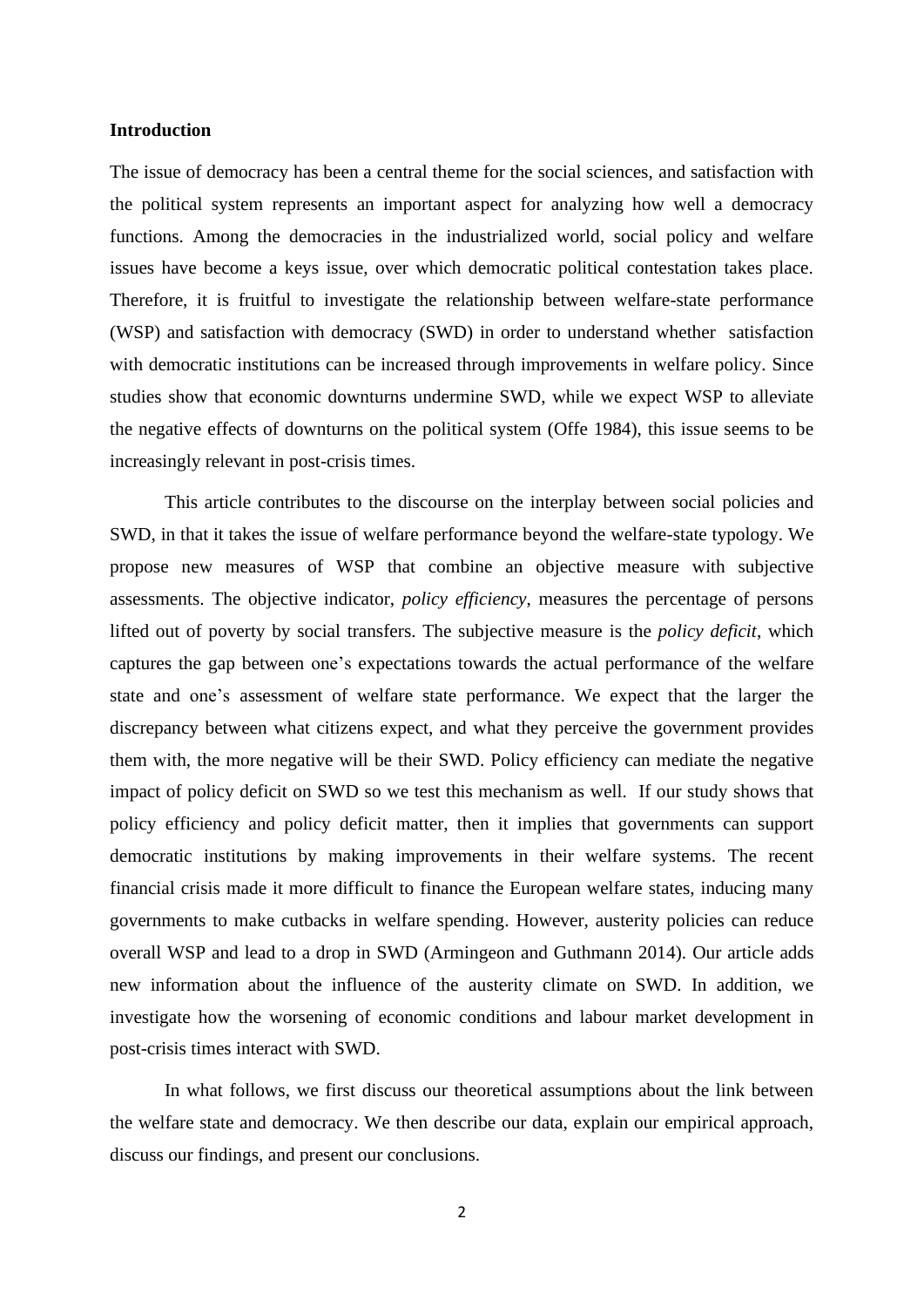#### **Satisfaction with democracy: theory and previous research**

# *Theoretical assumptions*

In general, SWD reflects how the political system appears in the eyes of citizens (Quaranta and Martini 2016). It is a byproduct of (dis)satisfaction with government (Kestillä-Kekkonen and Söderlund 2017), and it varies with (perceived) outcomes of government policies (Armingeon and Guthmann 2014:17). Previous studies have concentrated on the interplay between SWD and economic performance, the political system, and the production of political goods. Recent studies show the salience of economic performance for SWD (indicated by GDP/capita level, growth, unemployment, public debt, or subjective assessment of economic wealth), particularly during economic downturns (Armingeon and Guthmann 2014, Kim 2009, Polavieja 2013, Quaranta and Martini 2016, Schäfer 2013, Wagner et al. 2009). Some studies conclude that economic variables are positively related to SWD in western Europe, but that the link is weak in post-communist countries (e.g., Schäfer 2013). So far, little research has been undertaken on how welfare regimes and social policy influence SWD (see Kumlin and Stadelmann-Steffen, 2014a).

We hypothesize that the influence of the welfare state on SWD operates through three main mechanisms: 1) the economic security of citizens, 2) the attitudes and expectations of citizens, and 3) the subjective assessments of WSP. Welfare regimes interact with all three of these factors, so we also hypothesize that SWD depends on the type of welfare regime.

## *Economic Performance and Economic Security*

Previous studies show that SWD varies with the degree of protection against economic fluctuations (Armingeon and Guthmann 2014; Kang 2015; Kumlin 2002). By strengthening the economic security, the welfare state can also stimulate SWD. Second, although increases in social inequality have led to lower SWD (Anderson and Singer 2008; Lister 2007), strong WSP can reduce poverty and social inequality (Lühiste 2014), thereby preventing SWD from falling. Previous studies have also shown that the welfare state influences *social stratification* (Korpi, 1983; Korpi and Plame 2003; Esping-Andersen, 1990; Rothstein, 1998). Specifically, this paper looks at how individual-level variations explain citizens' SWD. Several authors have argued that people with lower social status will feel less economically secure and, therefore, will exhibit lower SWD than will those with a higher status (for the arguments, see Schäfer, 2013; Singer, 2008). Similarly, SWD decreases when welfare states decrease their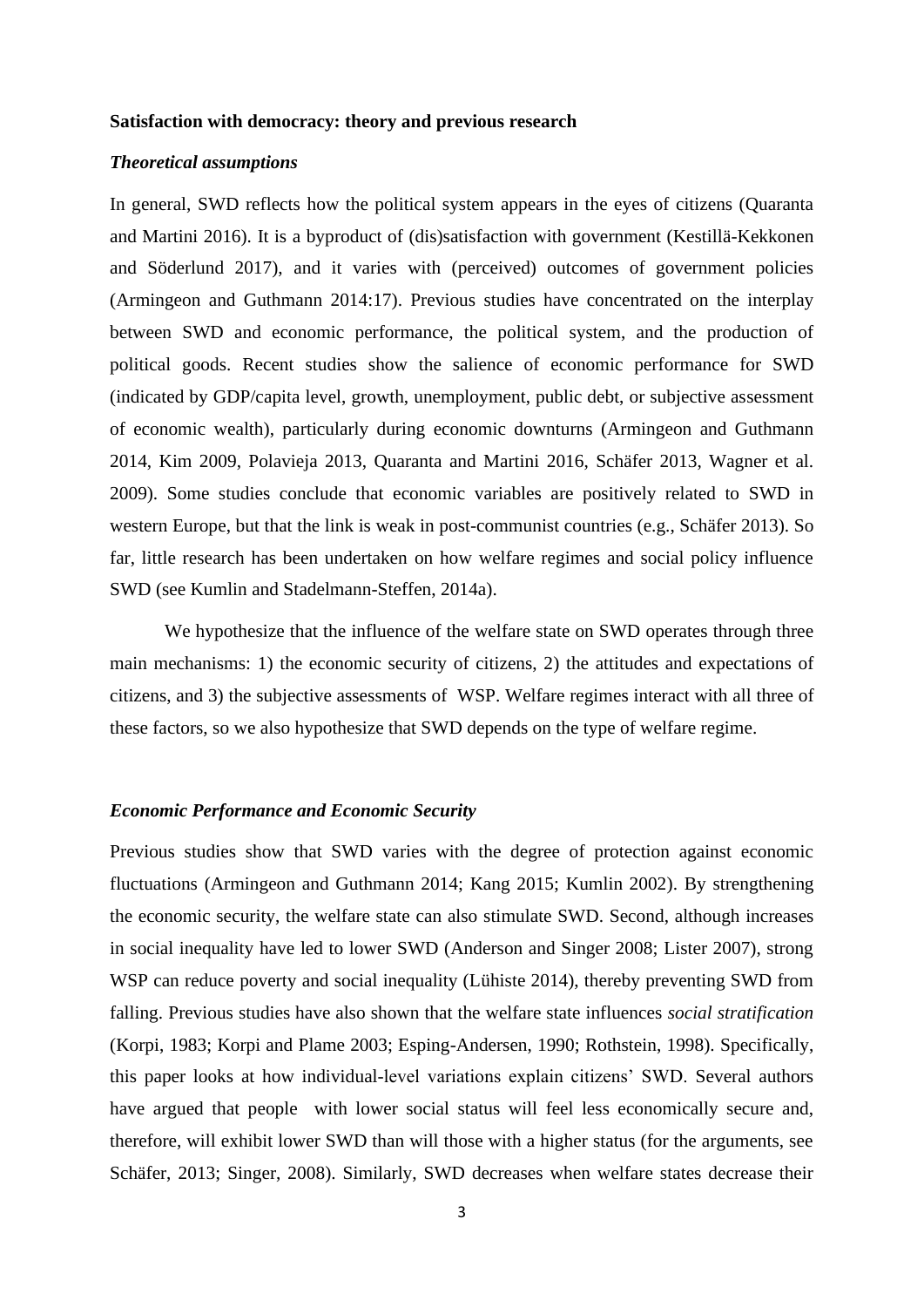protection against economic fluctuations by introducing austerity policies that cut benefits, raise taxes and shrink the public sector (e.g., Armingeon and Guthman 2014: 5).

This leads to the *government-protection* hypothesis (e.g., Blekesaune and Quadagno, 2003; Vis et al., 2011). We expect that, in countries harder hit by the financial crisis, citizens will feel more need for government intervention. On the other hand, these countries face greater pressure to carry out austerity measures in order to bring their budgets into balance (as a slowing economy means falling revenues).

In this paper we examine the above assumptions: social stratification effect (see Hypothesis 2 and 3), government protection hypothesis (see Hypothesis 4) and social status effects (see Hypothesis 5),

## *Formative Effects of the Welfare Regime*

Some theorists claim that the welfare state has a formative effect in that it influences the attitudes and expectations of citizens (e.g. Dallinger 2010, Pierson 2001). The welfare state acts as socializing force that shapes citizens' political and ideological beliefs (Jaeger 2009). Thus, Kumlin and Stadelmann-Steffen (2014a: 7-8) conclude that the welfare state teaches citizens political lessons concerning deservingness, a sense of entitlement, and norms relating to participation and policies. People's experiences with the impact of welfare policies thus form their expectations about government policies. In our article we discuss that welfare regimes play a central part in forming both the expectations and the evaluations of citizens.

# *Perceived Welfare State Performance*

Since the *level of the protection and redistributive effect* on the one hand, and the *formative effect* of the welfare regime on the other hand, may work in opposite directions in influencing both assessment of WSP and SWD, we try to capture both effects when using the concept/measure of the (subjective) *policy deficit.* We assume that the subjective assessment of WSP is a critical factor in forming the degree of satisfaction among citizens with how democracy is working in their country (Offe 1984, 1987; Rothstein 1998). If a persistent discrepancy emerges between citizens' expectations and the actual policies implemented by the government, rising levels of distrust will likely result (Oskarsen, 2007: 127). Policy (dis)satisfaction points to a central feature of the mechanisms by which the welfare state affects SWD. We define the policy deficit here as the difference between citizens'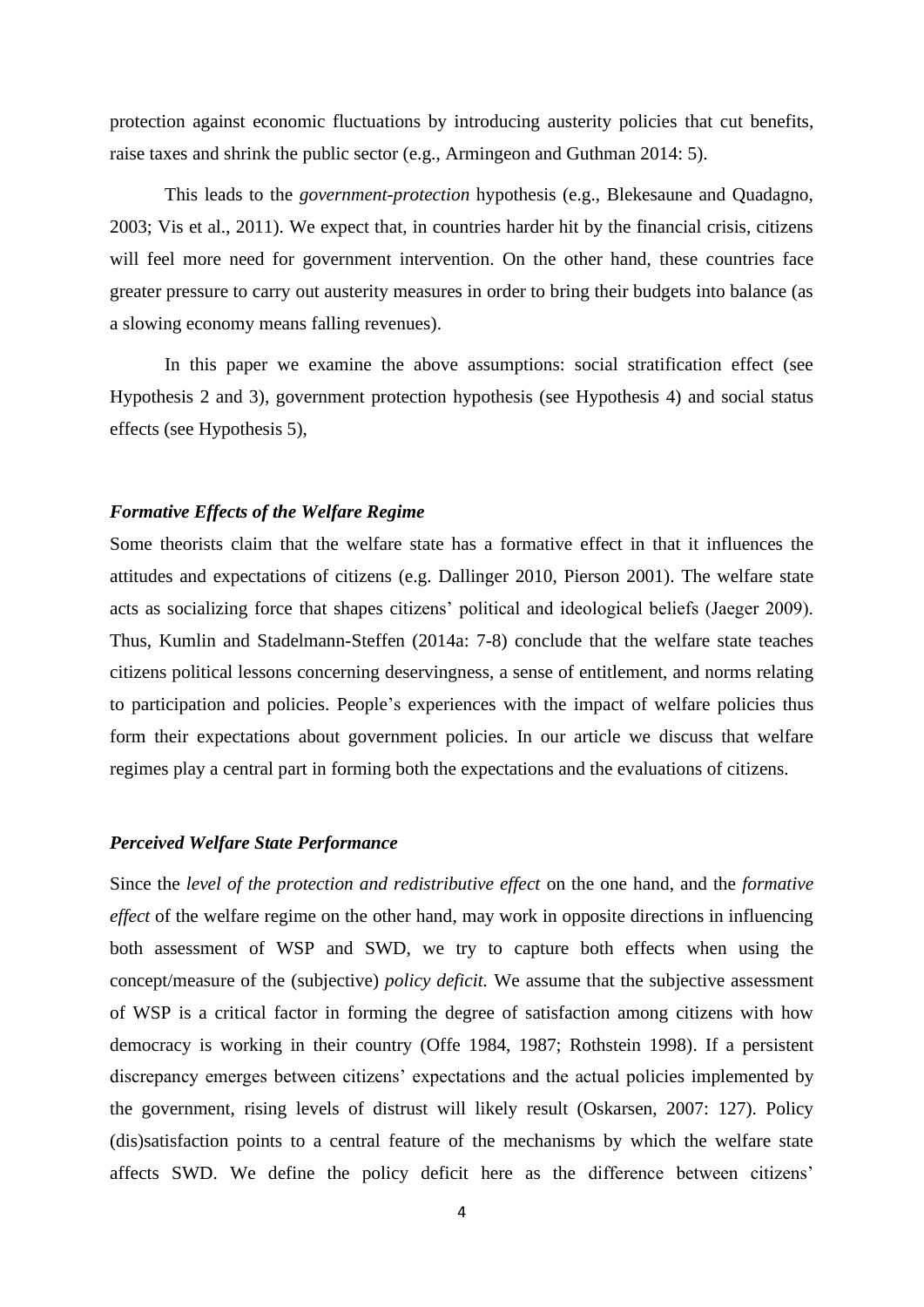expectations for social policies and their assessment of government performance (Ringen, 1987; Polavieja, 2013). In other words, the subjective assessments of WSP are indicated by a discrepancy between what citizens expect, and what they perceive is provided by the government assuming that the degree of legitimacy enjoyed by the democratic system depends ultimately upon the capacity of the state and its institutions to meet citizens' needs and demands. One advantage of this indicator of policy deficit is the ability to account for lower expectations towards WSP (or even cuts in welfare-state provisions<sup>1</sup>) in the context of a climate of austerity. Therefore, the policy deficit may decrease and even become negative when WSP exceeds the expectations of citizens.

Since subjective assessments are based on the actual performance of social policies, we also hypothesize that greater policy efficiency leads to the higher levels of SWD (Ringen, 1987; Polavieja, 2013), see Hypothesis 1 below.

## *The SWD under different welfare regimes*

Scholars have often found that support for redistribution is highest under social-democratic regimes, somewhat lower under conservative regimes, and lowest under liberal regimes (e.g. Larsen, 2008 and Schmidt-Catran, 2014). Yet, they have not investigated the connection between welfare regimes and SWD. Nevertheless, we can hypothesize this relationship, coming from the above discussion. These findings indicate that SWD is higher where protection against social risks is better, social inequality and poverty is lower, and social and political trust is higher. Hence, the welfare regimes that both provide better protection, that generate less inequality and poverty, and that also create more social and political trust, may be expected to generate also higher degree of SWD. Moreover, empirical studies show that a social democratic welfare regime, which fulfils the expectations of better protection, and lower social inequalities and poverty, creates more social and political trust (e.g. Arts and van Oorschot, 2005). Furthermore, we expect a strong link between social and political trust and SWD (e.g. Rothstein, 1998).

From this perspective, we may expect a higher level of SWD to emerge in socialdemocratic countries with broad social rights and universal coverage, and a lower level of SWD in conservative countries characterized by social rights tied to prior contributions to the social-insurance system. Liberal-regime policies of providing selective means-tested benefits may be expected to generate lower SWD than the other two regimes. In the case of the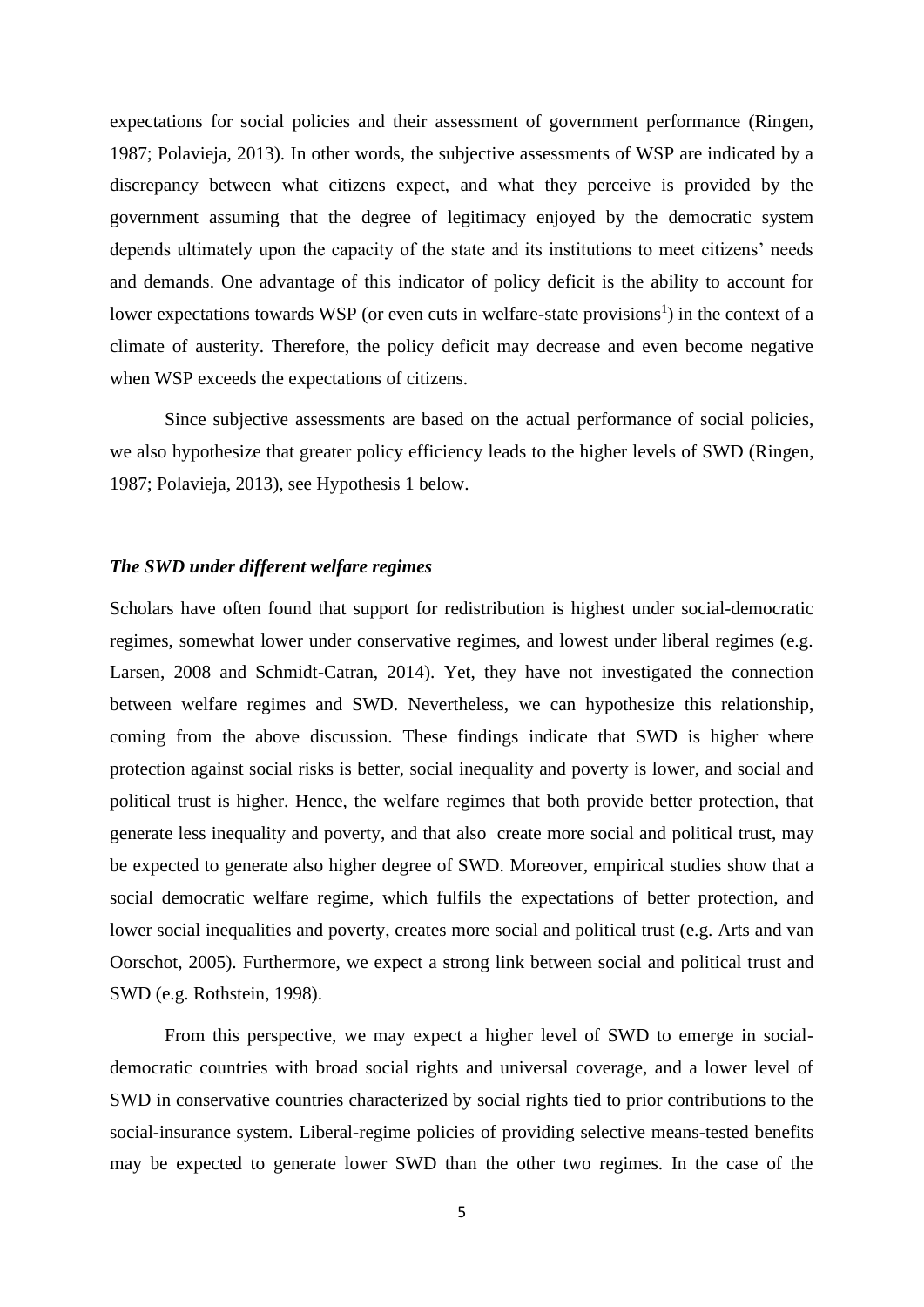Mediterranean regime, we can expect people to be less satisfied with how their democracies function, due to incomplete social rights and selective coverage, which makes them more critical of the state for its inability to meet their perceived needs. In post-communist countries, finally, the link between welfare attitudes and SWD is not straightforward, because the welfare regime in those countries combines Bismarckian, universalist, and means-tested elements (Inglot, 2008; Cerami and Vanhuysse, 2009). While post-communist countries often provide universal coverage,<sup>3</sup> their welfare provisions, however, are rather modest, as indicated by their low level of social spending. Finally, a low level of satisfaction with the actual results of social policies (Roosma et al., 2012; van Oorschot et al., 2012) may cause SWD in postcommunist countries to be rather low, compared to that in other welfare regimes.

This mechanism, however, does not imply that more generous welfare support warrants high SWD. This is because the *formative effect* of welfare regime shapes the beliefs and expectations of those living under it. Under liberal regimes, for instance, citizens may be more satisfied with WSP, since they have lower expectations about wealth redistribution and they rely less on welfare support. More generally, smaller/less generous welfare states (like in liberal regime countries) are easier to remain compatible with the citizens´ expectations. Thus liberal countries may attain relatively high SWD because welfare regime meets people's expectations of what the state will do. In contrast, demands for social protection in postcommunist countries may be high, because people's expectations were formed by the statepaternalism of the communist regime and these expectations continue to exist in the postcommunist era (Dalinger, 2010; Andreß and Heien, 2001; Lipsmeyer and Nordstrom, 2003). Thus, welfare regime adds an element that differs from simpler explanations of social spending, etc. (see Hypothesis 3 on welfare regime effect).

## **Hypotheses**

Based on the above discussion, we formulate our hypotheses as follows:

H1. Policy-deficit hypothesis (political dissatisfaction)

We hypothesize that SWD is negatively correlated with policy deficits. A lower policy deficit indicates either higher satisfaction with WSP or lower expectations regarding WSP, or both (see discussion above).

H2. Policy-efficiency hypothesis

6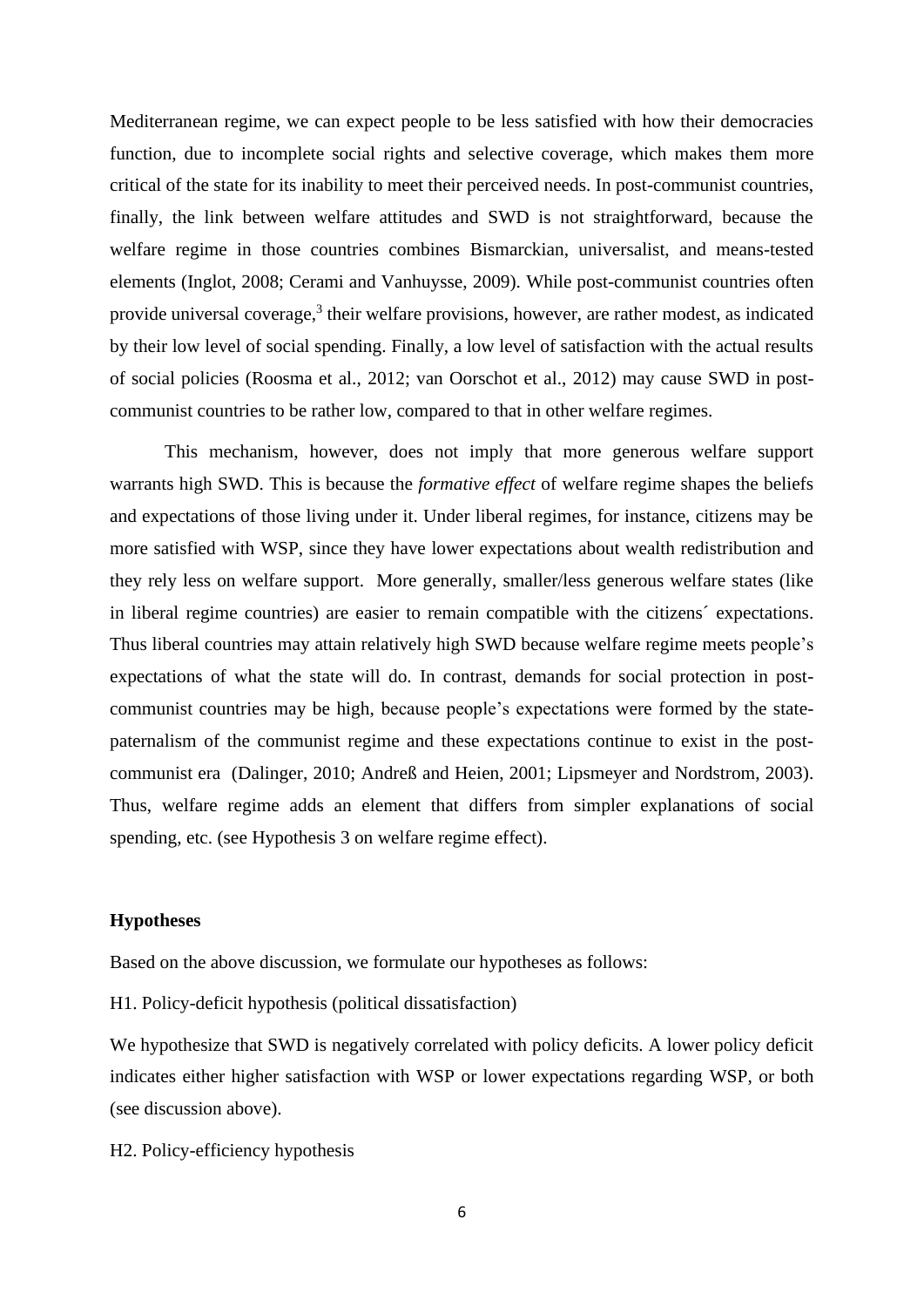According to this hypothesis, the policy efficiency is positively related to the SWD. We measure policy efficiency by the effectiveness of social policies in reducing poverty. We expect the link between policy efficiency and SWD to be more important in countries with a larger policy deficit, due to a greater need to increase policy efficiency.

## H3 Welfare-regime hypothesis

Based on the theoretical discussion above, we expect SWD to be higher in social-democratic countries than in conservative countries. Furthermore, we expect it to be lower in Mediterranean countries than in either conservative or social-democratic countries. The impact on SWD of post-communist and liberal regimes is not clear, because the welfare-state *stratification effect* stemming from the redistribution of resources and the equalization of opportunities may run athwart the *formative effect* of the welfare regime, with its influence on the beliefs and expectations of citizens. Citizens may thus have differing expectations regarding stratification effects, and value them differently. The performance/stratification effect of welfare regime overlaps with the effect of policy efficiency (hypothesis 2), but the interaction with the formative effect makes this hypothesis distinct.

#### H4. Government-protection/compensation hypothesis

Austerity policies will likely go against public expectations and reduce satisfaction with the welfare state, and thus SWD as well (Armingeon and Guthmann, 2014; Schäfer, 2013). Similarly, countries with a declining GDP, a high rate of unemployment, and cuts in social spending are likely to reduce the overall WSP, followed by a drop in public perceptions of policy efficiency and functioning of democratic institutions (Kumlin and Stadelmann-Steffen, 2014b).

## H5. Social-status hypothesis

Those, who are less educated, less affluent, more likely to be unemployed, etc. will be more likely to exhibit both lower SWD and lower WSP than will those of their peers who are more educated, more affluent, and less likely to be unemployed.

# **Methodology**

Our empirical data comes from the 2012 round of the European Social Survey, which contains a special module with questions on the performance of the welfare state and of democracy. The dataset covers 29 countries; for our analysis, however, we take the 24 countries for which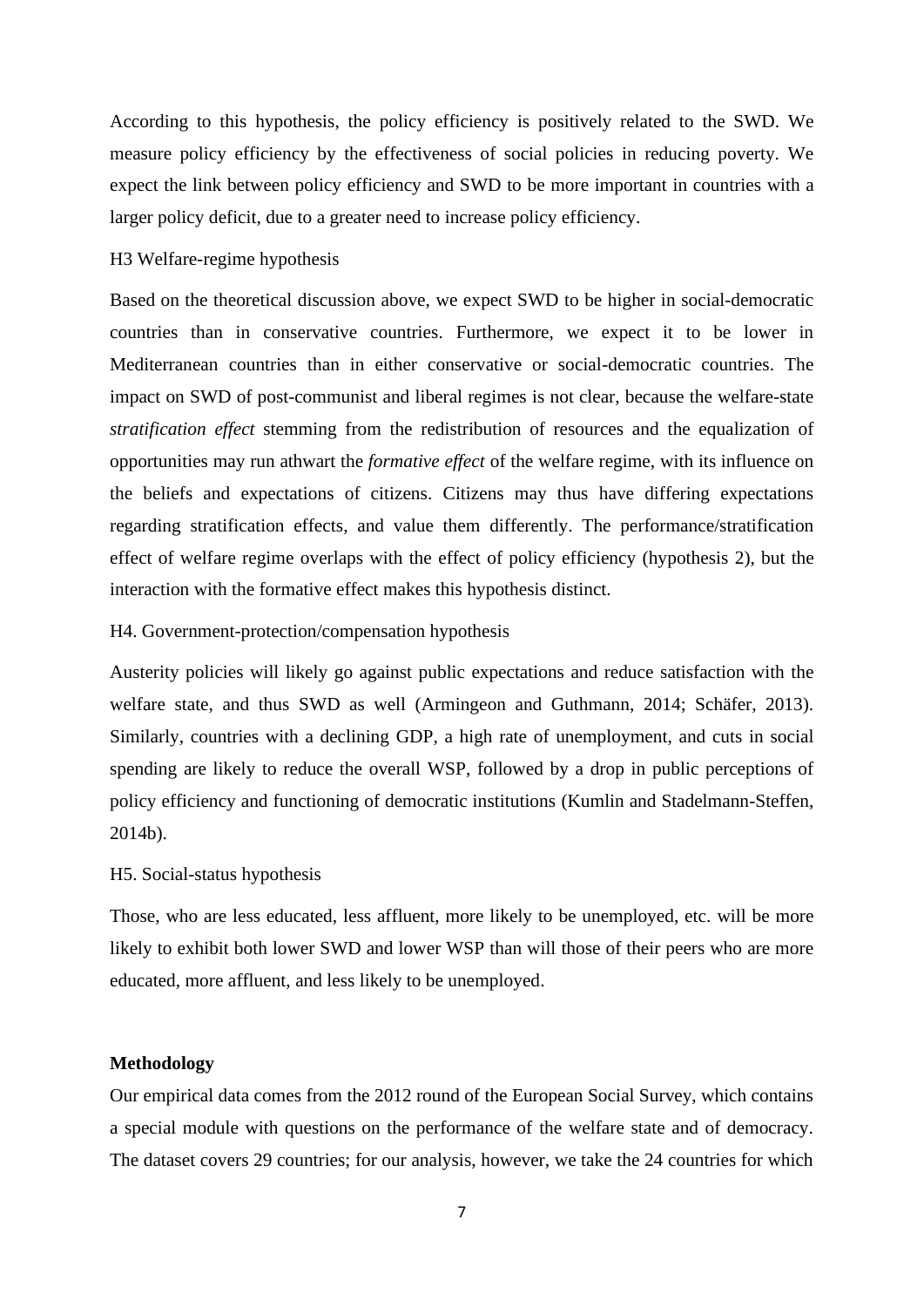the relevant country-level data are available (thus we drop Albania, Israel, Kosovo, Russia, and Ukraine). We also drop 3,451 of the observations in the sample, because they are missing values in key variables (i.e., SWD, social-policy preferences, and assessment). We further drop 1,241 observations with incomplete information in other explanatory variables. The final sample includes 40,321 respondents and the number of observations ranges from 670 in Iceland to 2,764 in Germany.

Our dependent variable is based on the question: "On the whole, how satisfied are you with the way democracy works in [country]?" Responses on the 11-point scale vary from extremely dissatisfied (0) to extremely satisfied  $(10)$ .<sup>4</sup> The distribution of responses has a skewness value of -0.39, and a kurtosis value of 2.44. These values fall within an acceptable range, and we can regard the distribution as reasonably close to normal.

To assess WSP, we take the difference between citizens' preferences in regard to social policy and their assessment of government efforts in carrying it out. We construct two key variables to capture the difference between citizens' expectations for government policy and their assessment of it: one in connection with attempts to reduce poverty; the other in connection with efforts to reduce inequality. The poverty-reduction policy variable is constructed by taking the difference between two survey questions, as measured on an 11 point scale: (i) "Thinking generally rather than about [country], how important do you think it is for democracy in general that the government protects all citizens against poverty?"; and: (ii) "To what extent do you think the following statement applies in [country]: the government in [country] protects all citizens against poverty?"

We calculate the inequality-policy deficit variable based on the difference in responses to two survey questions, as measured on an 11-point scale: (i) "Thinking generally rather than about [country], how important do you think it is for democracy in general that the government takes measures to reduce differences in income levels?"; and: (ii) "To what extent do you think the following statement applies in [country]: the government in [country] takes measures to reduce differences in income levels?"

At the **individual level** we control for gender; age (15–29 years, 30–44 years, 45–59 years, and older than 60); level of education (lower secondary, upper/post-secondary vocational, upper-secondary general, and tertiary); subjective household-income assessment in four categories (since objective income has a high non-response rate); and experience of unemployment within the last 5 years.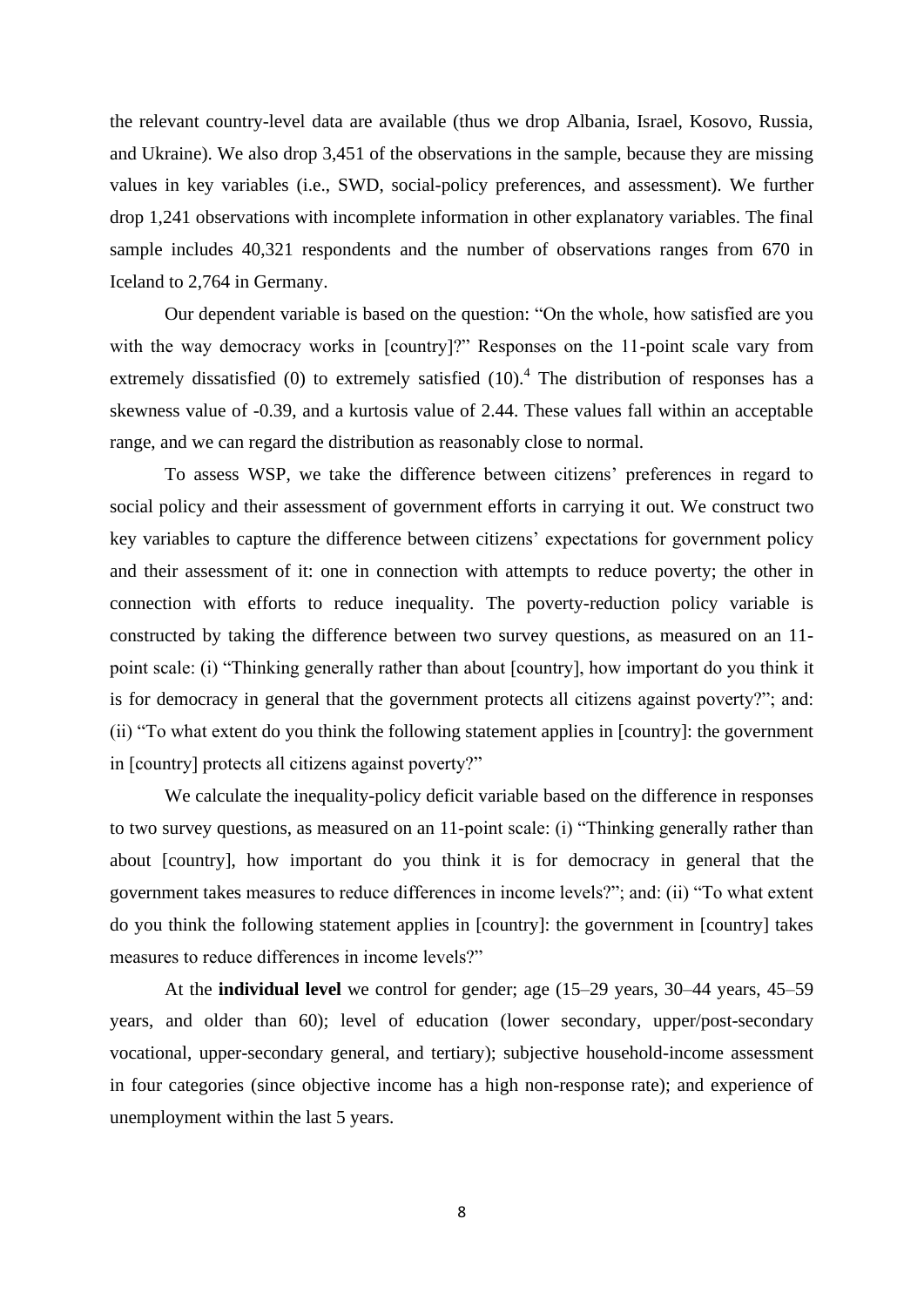At the **country level**, we take unemployment rate and GDP per capita (measured by purchasing-power parities) in 2011 from the Eurostat database. To analyse the effect of the crisis on SWD, we construct two variables: the percentage change in both GDP and the unemployment rate between 2007 and 2011. To construct the austerity measure variable, we take Eurostat data on expenditure on social-protection benefits (in EUR per capita in constant prices), and we exclude expenditure on unemployment benefits and on old-age benefits and survivor benefits, since these expenditures are influenced by the business cycle or changes in demography rather than by austerity measures. Our variable measures the percentage change in adjusted social expenditure between 2007 and 2011. We further use Eurostat data to construct the policy-effectiveness variable, based on the percentage of persons lifted out of poverty by social transfers (excluding pensions).<sup>5</sup>

We group the 24 countries in our study according to the following typology of welfare regimes: *conservative* countries, including Belgium (BE), Germany (DE), France (FR), the Netherlands (NL), and Switzerland (CH);<sup>6</sup> liberal countries, including Great Britain (GB) and Ireland (IE); *social-democratic* countries, including Denmark (DK), Finland (FI), Iceland (IS), Norway (NO), and Sweden (SE); *Mediterranean* countries, including Cyprus (CY), Italy (IT), Portugal (PT), and Spain (ES); and *post-communist* countries, including Bulgaria (BG), the Czech Republic (CZ), Estonia (EE), Hungary (HU), Lithuania (LT), Poland (PL), Slovakia (SK), and Slovenia (SI). There is a broad consensus in the welfare-state literature to keep post-communist countries in a single cluster, since these countries are different from the rest of Europe. Some authors do argue that no distinct post-communist welfare regime has emerged, and that the individual countries of central and eastern Europe can instead be classified as "liberal," "conservative," or "social-democratic" (Deacon, 1992; Ferge, 2001; Fuchs and Offe, 2009). Others claim that a distinct hybrid between several different welfare types has emerged in the region (Aidukante, 2011; Cerami and Vanhuysse, 2009; Orenstein, 2008; Saxonberg and Sirovátka, 2009). Scholars tend to agree, however, that differences within the post-communist cluster are less pronounced than they are vis-à-vis the other welfare models (Aidukante, 2011; Bohle and Greskovits, 2007; Fenger, 2007). We would contend, moreover, that the theoretical basis for distinguishing different welfare models in the region is weak. Recent comparative studies treat the post-communist countries as a single cluster (Bohnke, 2008; Kulin and Meuleman, 2015; Lipsmeyer and Nordstrom, 2003; Roosma et al., 2012; Roosma et al., 2014; van Oorschot et al., 2012). We judge this approach to be sound.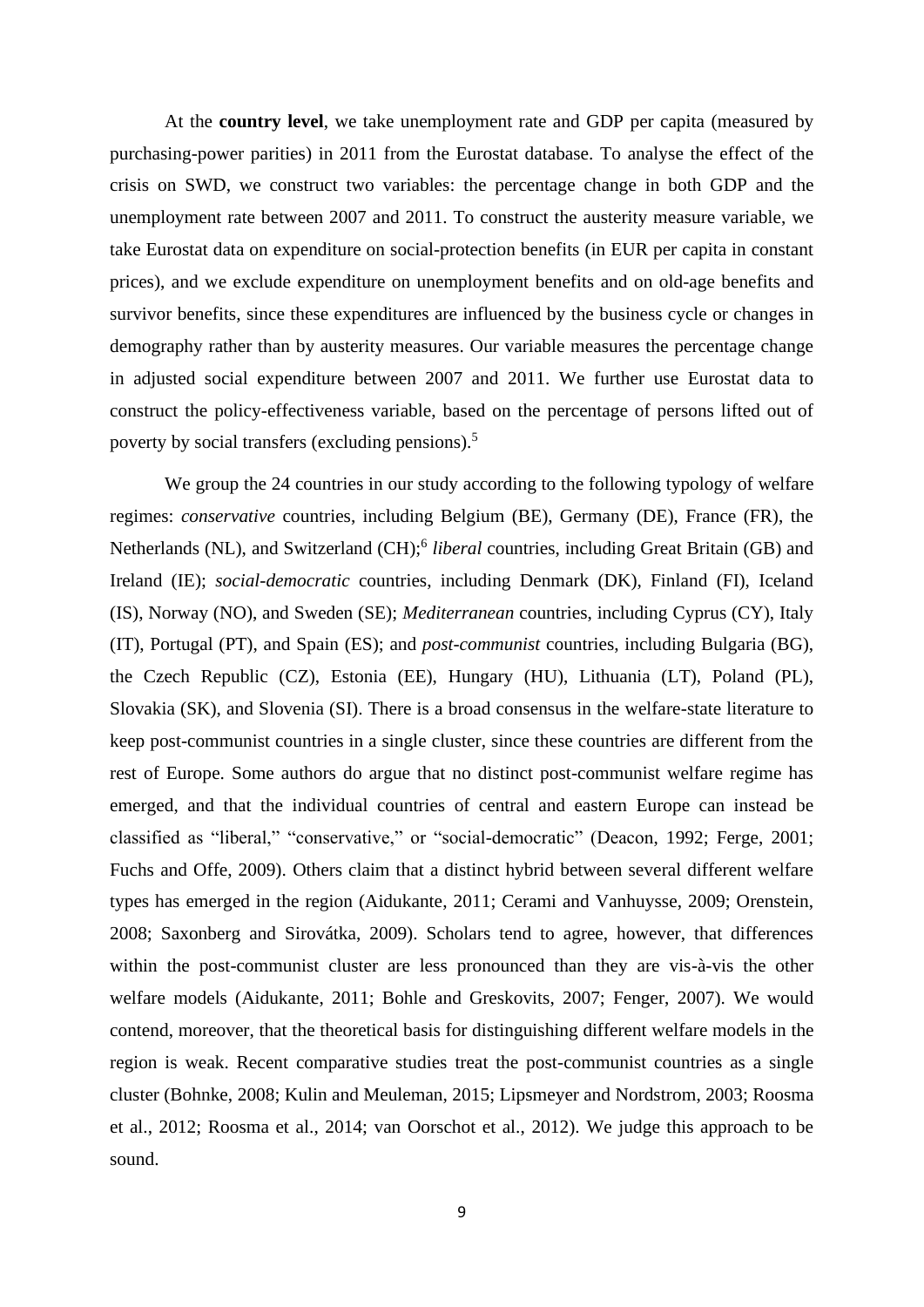In the next section, we provide a descriptive analysis of the dependent and key independent variables, after which we present the results from multilevel linear regressions. In order to control for cross-country differences in sampling design, we have weighted our cases in accordance with the design and population weights suggested by the ESS manual.

#### **Descriptive Analysis**

#### *Assessment of how democracy is working*

Figure 1 shows average values of SWD, which we take as a measure of how citizens assess the working of democracy in European countries. A clear divide emerges here between northern and western Europe on the one hand, and southern and eastern Europe on the other. We observe favourable assessments of the functioning of democracy (around 7 or above 6 on a scale of 0–10) among the social-democratic countries, except in the case of Iceland (which scores below 6). Mean values for the conservative group are around 6, except in the case of Switzerland (which scores above 7) and France (with a score close to 5). Scores are above average in the liberal group, and below average in the post-communist and Mediterranean groups. Mean satisfaction in most post-communist countries is around 5, but falls below 4 in Slovenia and Bulgaria. Several countries in the Mediterranean group score around 4 (but mostly below that figure), save for Cyprus (which comes close to 5).

# *Policy Dissatisfaction and the Policy Deficit*

The *policy deficit* expresses the disparity between on the one hand citizens' preferences regarding social policy, and on the other their assessment of the government's performance in carrying it out. Lower values thus indicate greater satisfaction with the results of social policy.

Figures 2 and 3 show such preferences and assessments in connection with government efforts to reduce poverty and income inequality. The figures represent the mean values of the policy deficit in different European countries. In all of the countries, the average score on expectations exceeds that on assessments, indicating that citizens are more critical than positive about their government's performance in the area of social policy. The large gap between the north-west and the south-east of Europe is again clearly visible. In northern and western Europe, expectations for the reduction of poverty and inequality are significantly lower than in southern and eastern Europe. For reducing poverty, expectations in north-west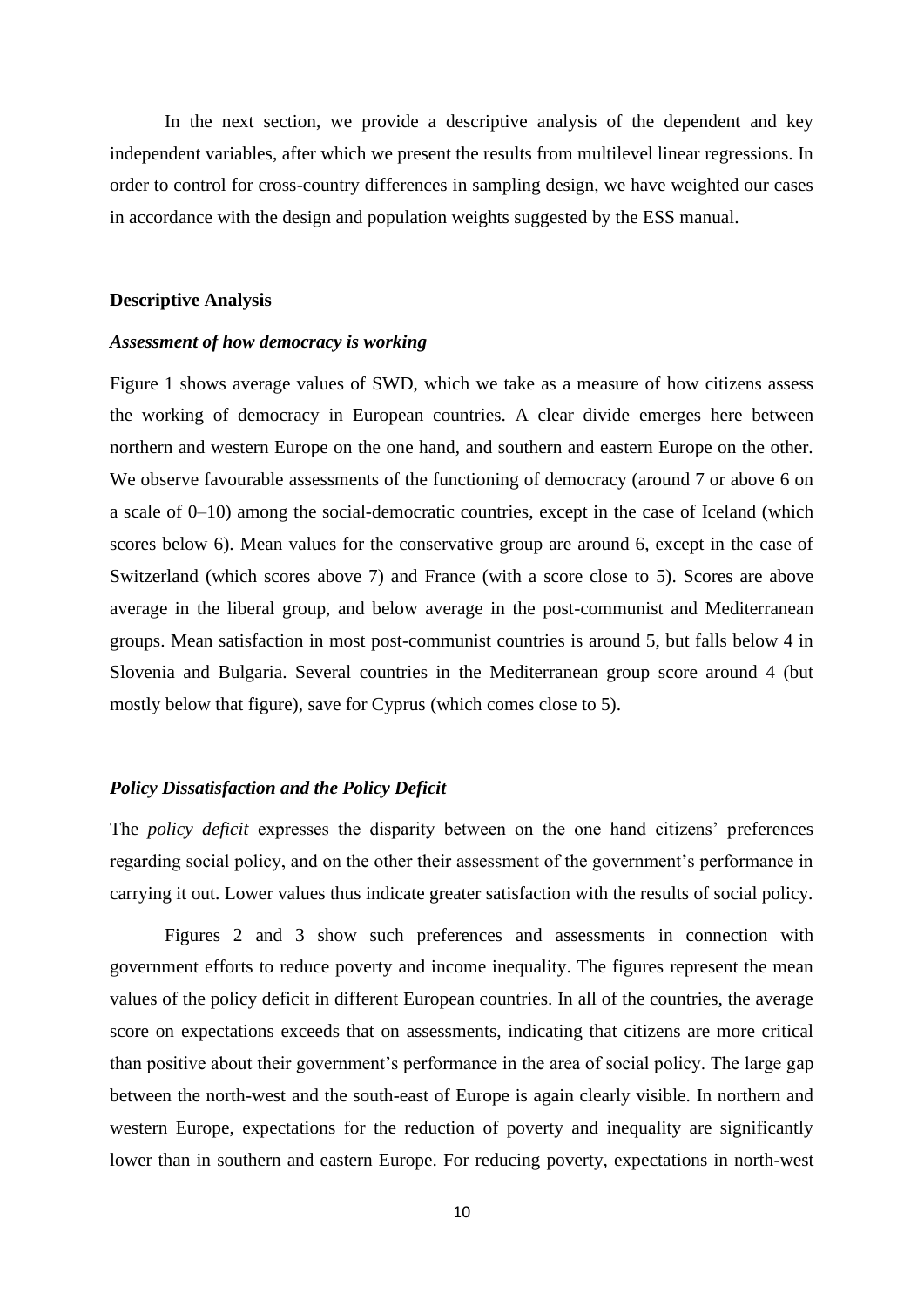are 8.50 compared to 8.71 in the south-east, while for reducing inequality, expectations are 7.75 in the north-west) compared to 8.50 in the south-east. Noteworthy the country differences in poverty reduction are less pronounced than differences in inequality reduction. We assume the formative effect of the welfare state builds a consensus on poverty reduction but (even in liberal regime countries) while consensus on social inequalities is not established yet.





Note: Figures weighted by design and population. Source: ESS 2012

When it comes to assessments of social-policy performance the results are very different, with the Mediterranean countries and the post-communist countries showing very low scores compared to Europe's northern and western reaches. The policy deficit is thus larger in the south and east of Europe. Interestingly, expectations for poverty reduction and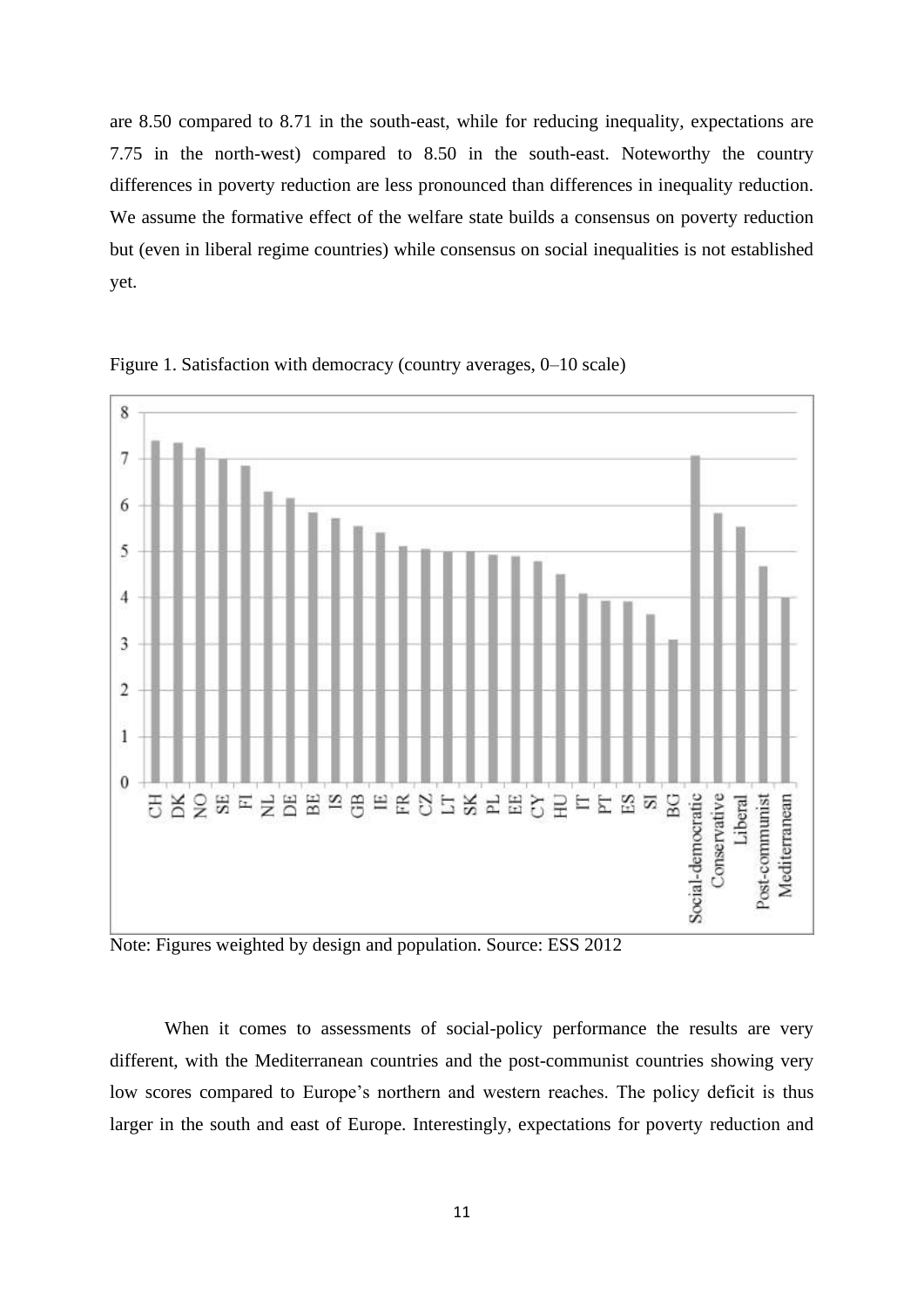inequality are lower in Slovakia and the Czech Republic, yet the policy deficit is high there, due to a more negative assessment of the results of social policy.

Figure 2. Policy deficit regarding the reduction of poverty: expectations for government attempts to reduce poverty, and assessments of the government's success in this area (scale of 0–10, country averages)



Note: Countries ranked according to citizens' assessment of how well government performs in reducing poverty. Figures weighted by design and population. Source: ESS 2012

The ranking of the countries on assessments of government success in reducing poverty and income inequality is not identical with their ranking on satisfaction with the working of democracy. Nevertheless, a division between the north-west and the south-east is clear.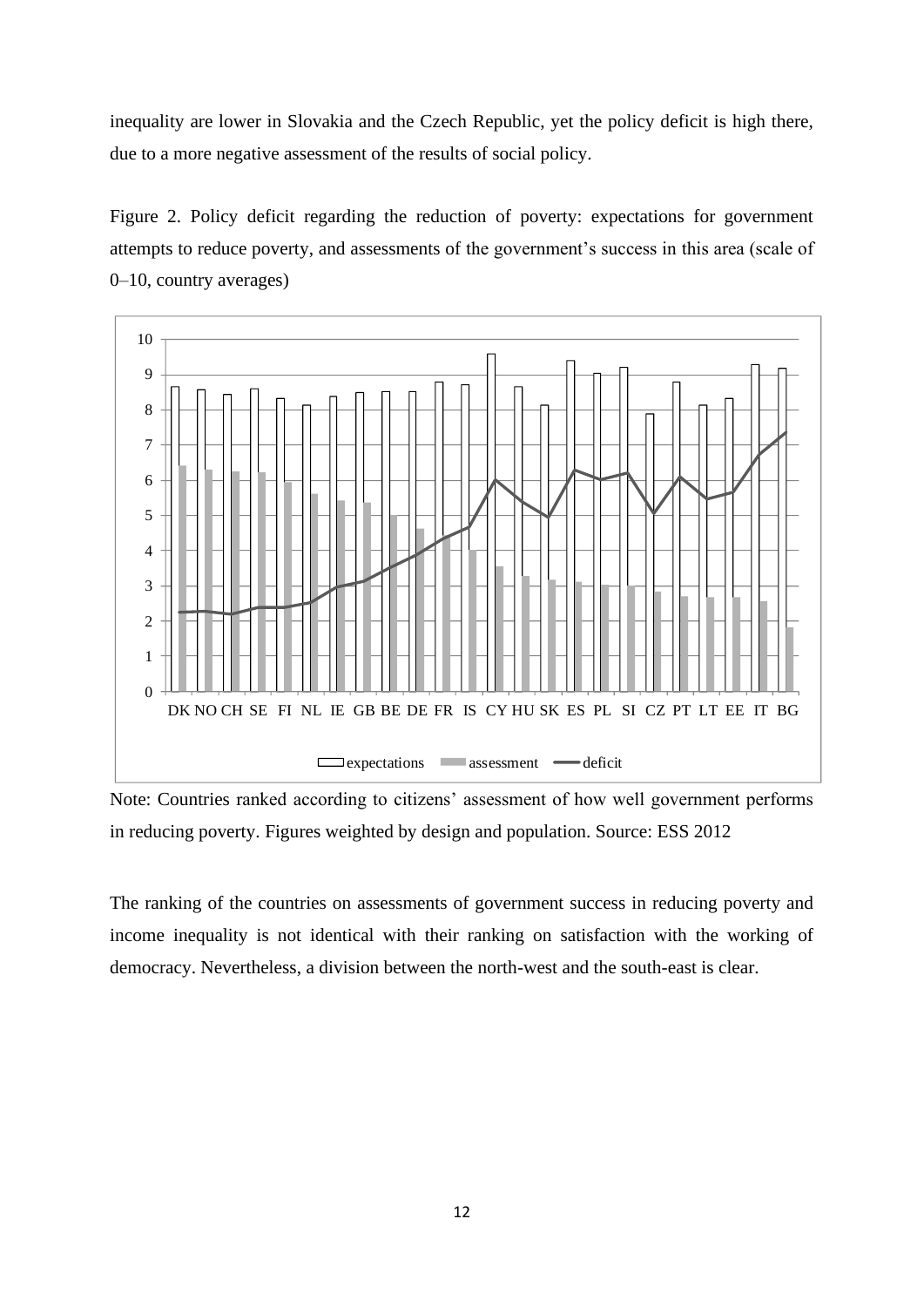Figure 3. Policy deficit regarding the reduction of income inequality: expectations for government attempts to reduce income inequality, and assessments of the government's success in this area (scale  $0-10$ , country averages)



Note: Countries ranked according to citizens' assessment of how well government performs in reducing income inequality. Figures weighted by design and population. Source: ESS 2012

#### **Multi-Level Analysis and Discussion of Findings**

Now we examine the impact of welfare regime and of other individual- and country-level factors on SWD, with an emphasis on the role of social-policy. We estimate three specifications, in each case we apply OLS, and we report the results in Table 1. In all of the models, our estimates on the individual-level variables remain robust, and consistent with our hypotheses. On average, levels of SWD do not depend on sex, and persons over 60 years of age report higher satisfaction than others. People with higher levels of education express greater satisfaction on average, while people from lower-income households are less satisfied. The impact of these individual-level traits underscores the relevance of social status for SWD (previous studies show that social status also influences levels of satisfaction in other areas,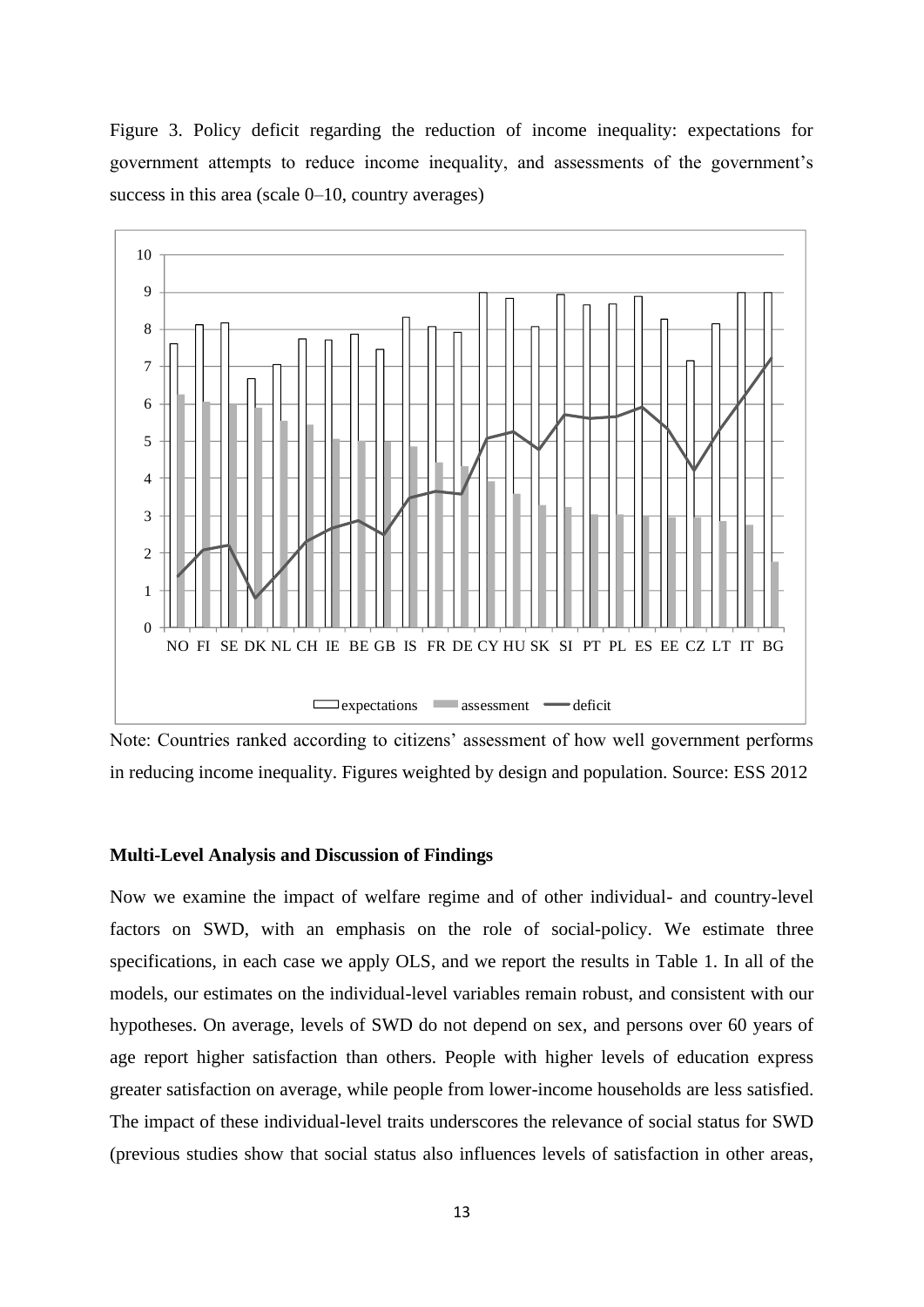e.g. Guzi and de Pedraza, 2015). Interestingly, persons who have experienced unemployment during last five years do not show lower SWD. We assume that perceptions of unemployment risk are less dependent on personal experience than on the country's labour market situation.

In **Model 1**, we analyze the impact of country-level variables independently of welfare regime. Our estimates show that, as the *government-protection hypothesis* predicts, persons in richer countries express higher SWD. Both variables measuring the impact of the crisis are significant further confirming the importance of economic conditions on SWD. A fall in GDP and an increase in unemployment between 2007 and 2011 influence SWD negatively. This finding confirms the relevance of material wealth and economic fluctuations for satisfaction with the democratic system. Policy efficiency (i.e., the amount of poverty removed by income redistribution) is positively correlated with SWD, thus confirming the *policy-efficiency hypothesis*. In accordance with the *compensation hypothesis*, a fall in expenditure on social benefits (after expenditure on unemployment and old-age benefits is excluded) during the crisis is associated with lower levels of SWD. Subjective assessments of the policy deficit on the reduction of both poverty and income inequality—are significant predictors of levels of SWD: thus the *policy-deficit hypothesis* finds support. Figure A1 in Appendix shows the predicted SWD as a function of policy deficits. To give an example, an increase in the poverty-reduction policy deficit from 2.4 to 6.3 (these are the average values for Finland and Spain, respectively) is *ceteris paribus* associated with a decrease of 0.5 in SWD.

In **Model 2** we add welfare-regime indicators, in order to assess how different welfare regimes shape levels of SWD when individual- and country-level variables are controlled for. The estimates on policy-deficit variables are not affected, and country-level variables retain their significance and signs. The estimate of policy efficiency is now negative and significant. Thus, while policy efficiency is positively correlated with SWD, differences in policy efficiency within a given welfare regime are negatively related to SWD. One explanation for this is that policy efficiency is not directly visible to citizens (at least not to the extent that GDP levels or unemployment rates or the overall performance of welfare regimes are). In addition, perceptions about social policy may be influenced by GDP levels or unemployment rates (the standardized effect of GDP is actually the strongest). Nevertheless, the relationship between policy efficiency and SWD merits further investigation.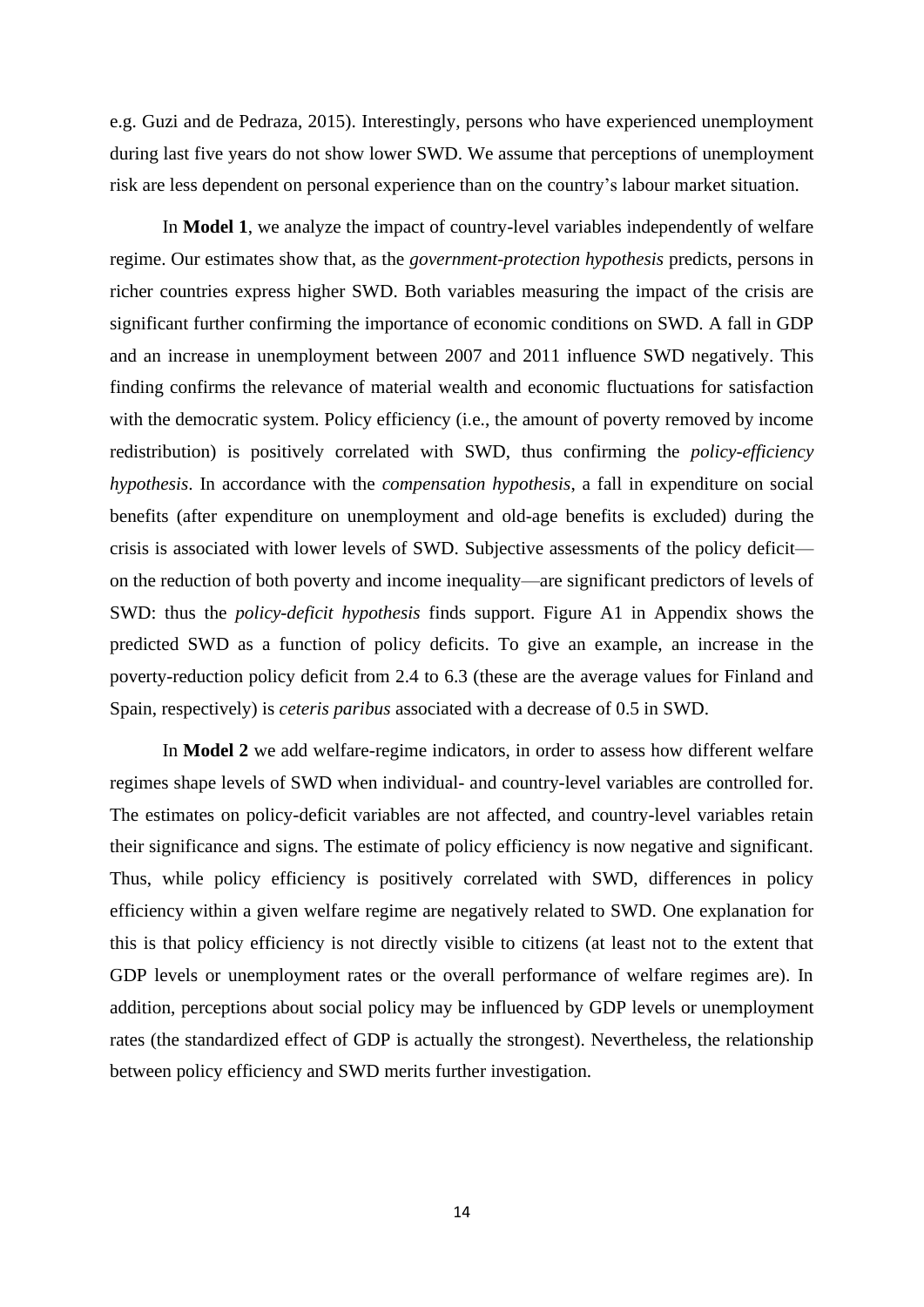|  | Table 1 Satisfaction with democracy |  |  |
|--|-------------------------------------|--|--|
|--|-------------------------------------|--|--|

|                                        | Model 1          |        | Model 2     |        | Model 3     |        |
|----------------------------------------|------------------|--------|-------------|--------|-------------|--------|
| Poverty-reduction policy deficit       | $-0.13***$       | (0.01) | $-0.13***$  | (0.01) | $-0.26***$  | (0.04) |
| Inequality-policy deficit              | $-0.09***$       | (0.01) | $-0.09***$  | (0.01) | $-0.13***$  | (0.03) |
| Policy Efficiency                      | 2.35***          | (0.22) | $-1.05***$  | (0.31) | $-2.73***$  | (0.38) |
| Policy efficiency x poverty deficit    |                  |        |             |        | $0.37***$   | (0.09) |
| Policy efficiency x inequality deficit |                  |        |             |        | 0.1         | (0.08) |
| Log GDP pc                             | 1.18***          | (0.07) | 2.15***     | (0.14) | 2.12***     | (0.14) |
| GDP (change 2007-2011)                 | $2.34***$        | (0.15) | 0.95***     | (0.2)  | 1.09***     | (0.2)  |
| Unempl. rate (change 2007-2011)        | $-0.18***$       | (0.03) | $-0.12***$  | (0.03) | $-0.14***$  | (0.03) |
| Social expend. (change 2007-2011)      | $1.46***$        | (0.18) | $0.44**$    | (0.22) | 0.94***     | (0.24) |
| Female                                 | $-0.02$          | (0.04) | $-0.01$     | (0.04) | $-0.02$     | (0.04) |
| Age 15-29                              | ref.             |        | ref.        |        | ref.        |        |
| Age 30-44                              | $\boldsymbol{0}$ | (0.06) | 0.03        | (0.06) | 0.03        | (0.06) |
| Age 45-59                              | 0.05             | (0.05) | 0.07        | (0.05) | 0.07        | (0.05) |
| Age $60+$                              | $0.13**$         | (0.05) | $0.14**$    | (0.05) | $0.15***$   | (0.05) |
| Education: primary and lower sec       | ref.             |        | ref.        |        | ref.        |        |
| Education: upper sec vocational        | 0.06             | (0.05) | 0.03        | (0.05) | 0.02        | (0.05) |
| Education: upper sec general           | $0.26***$        | (0.07) | $0.27***$   | (0.07) | $0.27***$   | (0.07) |
| Education: tertiary                    | $0.36***$        | (0.05) | $0.33***$   | (0.05) | $0.32***$   | (0.05) |
| Unemployed in last 5years              | $-0.08$          | (0.06) | $-0.08$     | (0.06) | $-0.08$     | (0.06) |
| Living comfortably on present income   | ref.             |        | ref.        |        | ref.        |        |
| Coping on present income               | $-0.29***$       | (0.04) | $-0.28***$  | (0.04) | $-0.28***$  | (0.04) |
| Difficult on present income            | $-0.68***$       | (0.06) | $-0.66***$  | (0.06) | $-0.65***$  | (0.06) |
| Very difficult on present income       | $-1.19***$       | (0.09) | $-1.16***$  | (0.09) | $-1.15***$  | (0.09) |
| Conservative                           |                  |        | ref.        |        | ref.        |        |
| Post-Communist                         |                  |        | $0.66***$   | (0.1)  | $0.69***$   | (0.1)  |
| Liberal                                |                  |        | $0.20***$   | (0.08) | $0.27***$   | (0.07) |
| Mediterranean                          |                  |        | $-0.48***$  | (0.1)  | $-0.25**$   | (0.1)  |
| Social-Democratic                      |                  |        | $0.86***$   | (0.05) | 1.02***     | (0.05) |
| Constant                               | $-6.99***$       | (0.69) | $-15.85***$ | (1.48) | $-14.99***$ | (1.48) |
| R-squared                              | 0.247            |        | 0.253       |        | 0.257       |        |

Source: European Social Survey (2012), Eurostat, own calculations.

Note: Dependent variable in all models: "On the whole, how satisfied are you with the way democracy works in [country]?" Answers recoded on a scale from 0 to 10. OLS coefficients with robust standard errors in parentheses, number of countries=24, sample size=40,321.

\*\*  $p < 0.05$ ; \*\*\*  $p < 0.01$ 

Our results indicate that SWD varies between different welfare regimes. Taking conservative countries as our reference category, we find higher satisfaction in socialdemocratic, liberal, and post-communist countries. Conversely, Mediterranean countries – with their under-protective welfare regimes – show lower levels of satisfaction. However, the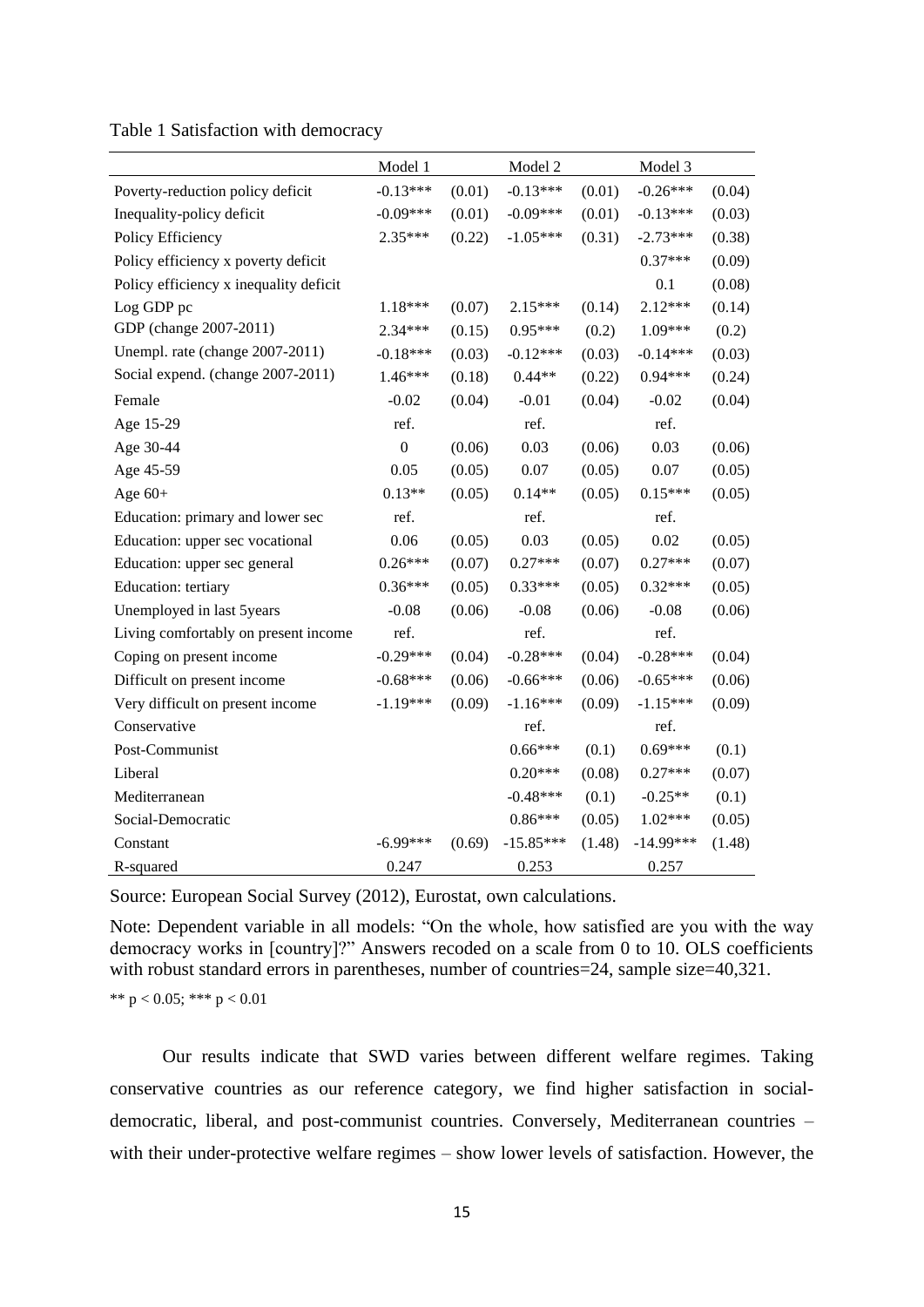underlying processes shaping these effects may be complex. Welfare regimes influence both social structures and living conditions, as well as values/beliefs and public expectations (see the theoretical section). The influence of history, of political culture, and of the broader socioeconomic context can be relevant as well. Social-democratic systems with universal social rights and stronger social protection are associated with more favourable assessments of how democracy is working than are less protective Mediterranean systems. Similarly, the relatively positive assessment given by citizens in post-communist countries stems from the relatively high level and broad coverage of social policies in those nations (Inglot, 2008; Haggard and Kaufman, 2009). In addition, the legacy of communism in central and eastern Europe may contribute to a more positive assessment of the state of democracy (i.e., people are more satisfied with their current governments than they were with the previous communist dictatorships). The higher level of SWD in liberal countries is likely due to lower expectations (relative to those in conservative countries) for redistribution and welfare support, which in turn leads to higher satisfaction with welfare-regime performance.<sup>7</sup>

In **Model 3**, (the full model), we add the interaction of policy efficiency with the two policy-deficit variables. In this way, we explore whether the effect of policy efficiency on SWD changes with the magnitude of the policy deficits for poverty reduction and incomeinequality reduction. Estimates on country-level variables change only a little, and policy efficiency is negatively correlated with SWD as in Model 2. The estimate on the interaction term with policy efficiency is positive, and significant for the poverty-reduction policy deficit (thus supporting the *policy-efficiency hypothesis*). This means that policy efficiency mediates the negative impact of policy deficit on SWD more in countries with large policy deficits. In other words, people with the same subjective policy assessment express higher SWD in countries that are more efficient in reducing poverty through redistribution. An illustration of this effect can be seen by considering the example of Italy and Slovenia, which have a similar poverty-reduction policy deficit (6.72 and 6.22 respectively) but which differ in policy efficiency (0.20 and 0.46 respectively). The estimated SWD in Italy and Slovenia is 4.65 and 5.30, respectively. This illustrates the mediating role of higher policy efficiency in Slovenia for SWD. The interaction of policy efficiency with the inequality-reduction policy deficit is not significant.

Our results confirm the impact of crisis and austerity policies on SWD. The GDP variables remain significant and positive, confirming that richer countries and countries less affected by the financial crisis exhibit higher SWD. The importance of labour market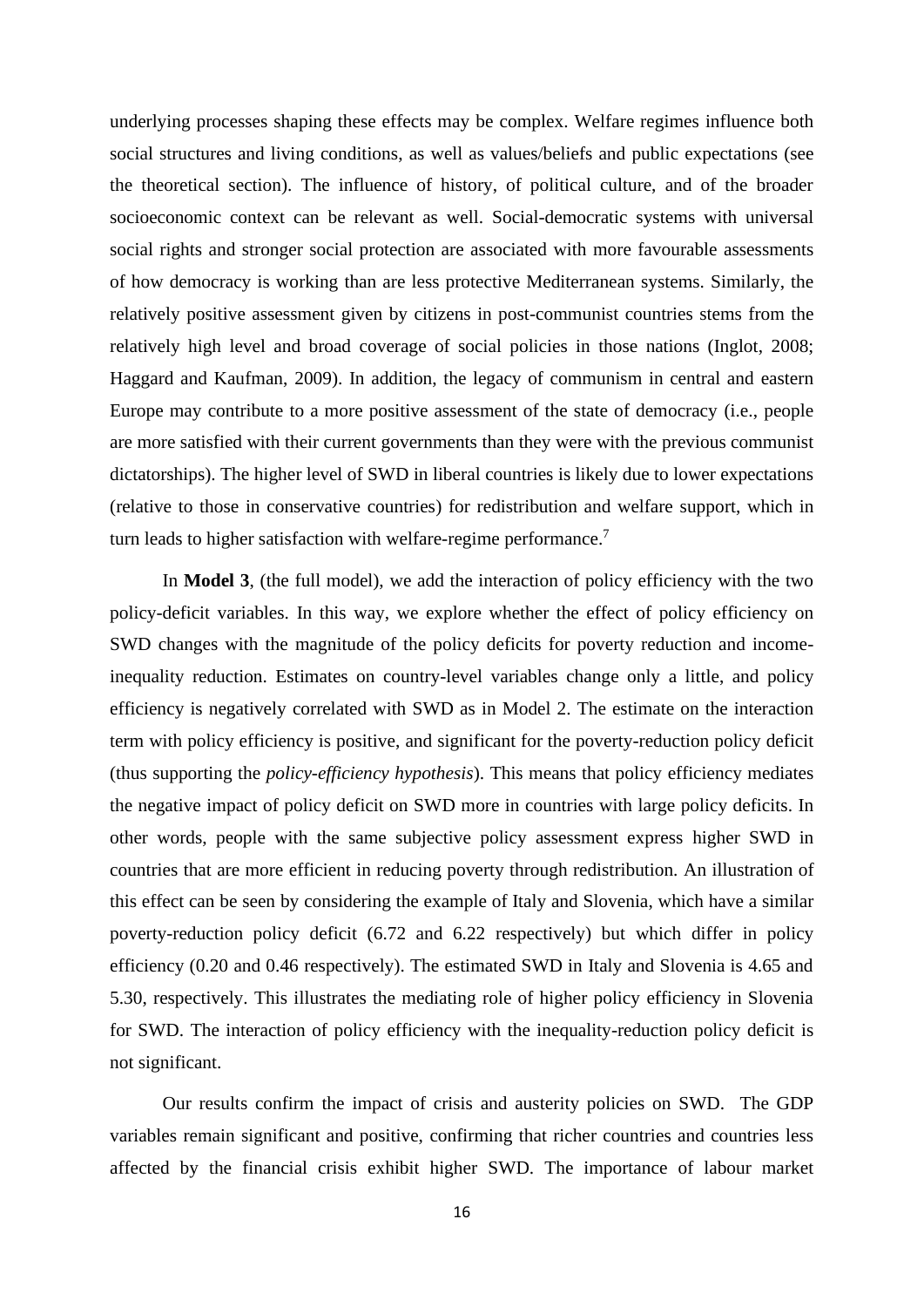development to SWD is illustrated by the negative estimate on unemployment-rate change. Finally, the positive correlation for adjusted social expenditure and SWD indicates that increases in social expenditure (over 2007-2011) have positive effects on SWD. In other words, countries that introduced austerity policies in order to cope with the financial crisis are more likely to experience a drop in SWD.

The welfare-state indicators confirm that SWD is higher in social-democratic and postcommunist countries than in conservative countries. Mediterranean countries show lower levels of SWD, while SWD in liberal countries is slightly higher on average than in conservative countries. This is likely because different welfare regimes do not perform equally well in such areas as poverty reduction. In addition, people living under different types of welfare regime are likely to have different expectations about what the state can and will do.

Overall, Model 3 confirms the strong impact of the policy-deficit variables, and particularly of the poverty-reduction policy deficit. The significant interaction term confirms the relevance for SWD of policy efficiency in reducing poverty. Finally, the effects of welfare-state austerity measures are significant: increasing welfare effort measured by social expenditure (unemployment benefits and pensions excluded) is correlated positively with higher SWD, while welfare cuts bring lower SWD. Similarly, the indicators of the crisis like a drop in GDP and an increase in unemployment are significant predictors of SWD.

# **Conclusions**

In this article, we have confirmed the importance of welfare policy for satisfaction with the state of democracy. We have further showed the relation of economic performance and austerity policy with SWD in the context of the recent financial crisis. In doing so, we have tested five hypotheses:

Hypothesis H1 (*the policy-deficit/dissatisfaction hypothesis*) is confirmed: as predicted, the policy-deficit variables are negatively correlated with SWD.

Hypothesis H2 (*the policy-efficiency hypothesis*) is confirmed only partially, although policy efficiency is indeed a significant predictor of SWD. The estimate is initially positive, but it becomes negative when welfare regime is controlled for. We explain this by the low transparency of actual policy efficiency. The interaction term of policy efficiency with the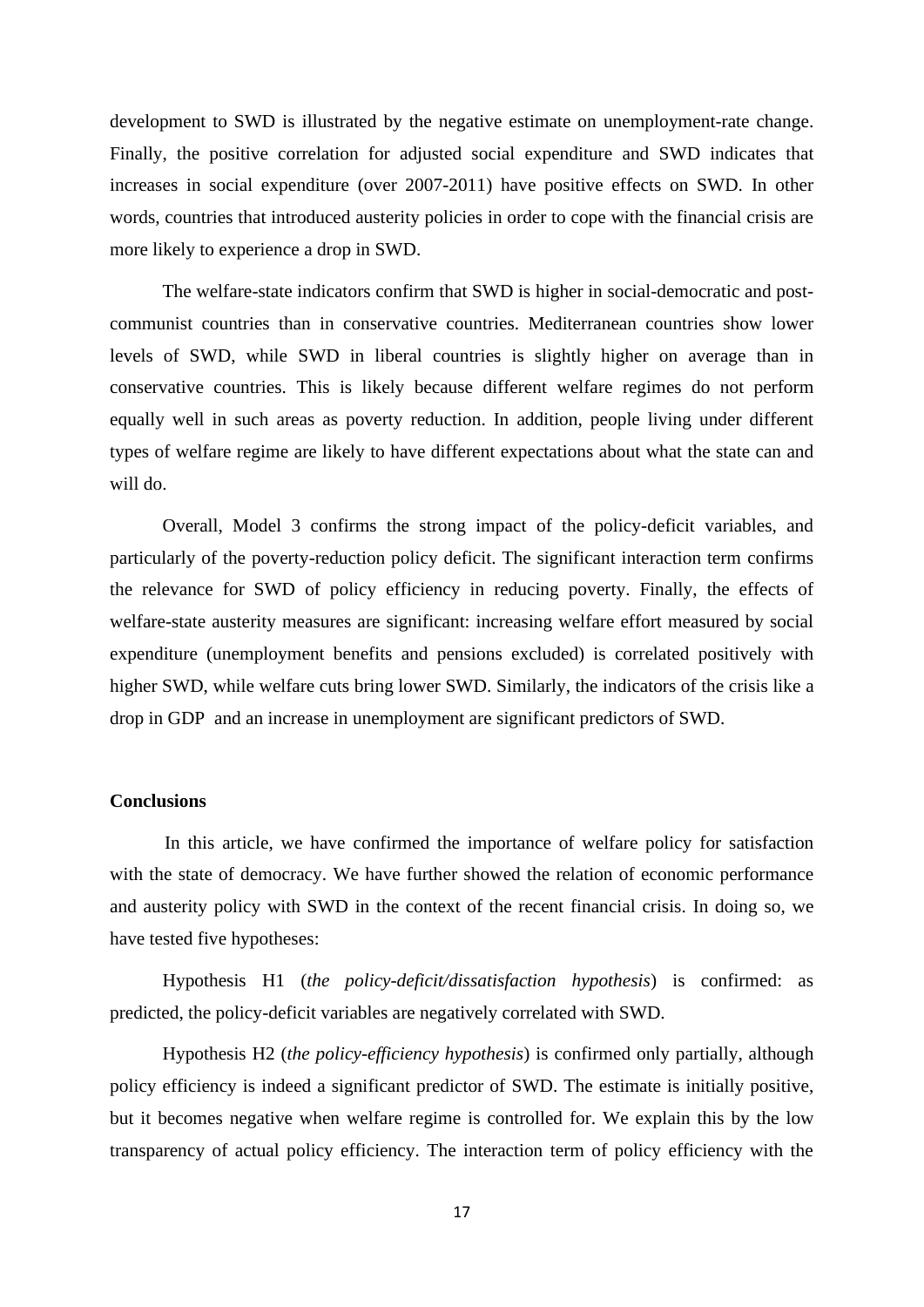poverty-reduction deficit shows a positive relationship that confirms the mediating role of policy efficiency in countries with large policy deficits. This outcome is consistent with our hypothesis, and to some extent it qualifies the conclusion that poverty-reducing efficiency has a negative impact on SWD.

Hypothesis H3 (*the welfare-regime hypothesis*) is confirmed. Welfare regime seems to influence satisfaction with the democratic order. SWD in social-democratic and postcommunist countries, and under liberal regimes as well, is higher than in conservative countries (the reference category); while it is lower in Mediterranean countries, with their rudimentary welfare provisions. Our explanation is that universal social rights/coverage and high benefit levels affect SWD positively for those living under social-democratic regimes, and negatively for those living under Mediterranean regimes. In post-communist countries, broad coverage, relatively high benefit levels, and the memory of communist dictatorship disposes the public to assess the current regime positively. For those living under liberal regimes, higher SWD probably reflects the formative welfare-regime effect (that is, low public expectations of WSP and rather low policy-deficit levels).

Hypothesis H4 (*the government-protection hypothesis* and *compensation hypothesis*) is also confirmed. Contextual variables moderate the relationship between welfare regime and SWD. We observe lower satisfaction with how democracy is working in countries with low GDP levels, cuts in social expenditure, and worsening economic conditions due to financial crisis.

Hypothesis H5 (*the social-status hypothesis*) is confirmed: individuals with higher incomes and more extensive education show greater satisfaction with how democracy works in their country. Neither gender nor age influences levels of satisfaction, although persons over 60 experience higher SWD than younger people. Past experience of unemployment has no influence on SWD. This is probably because working-age people fear the risk of becoming jobless when unemployment rates are high, regardless of their personal experience. Countrylevel unemployment rates thus matter more than personal experience.

Our findings confirm the importance of the welfare state in shaping citizens' assessment of how democracy works in their country as regime types remain significant even when controlling for economic and state performance factors. A clear division exists in SWD between citizens living under liberal and social democratic welfare states and those living under conservative and Mediterranean ones. The post-communist welfare regime is an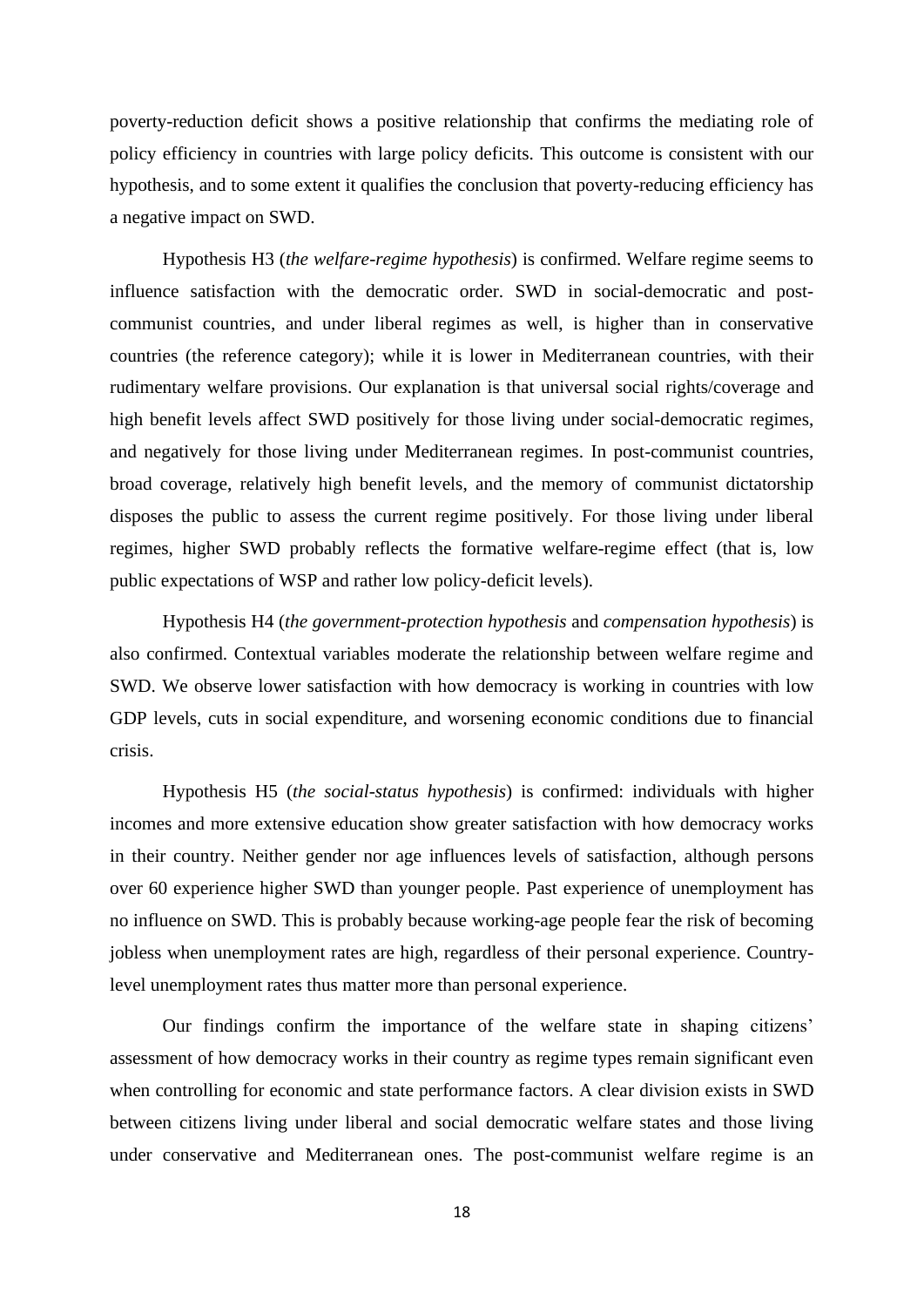example of how type of welfare regime can have greater impact than poor economic factors. Those living under post-communist welfare regimes exhibit high levels of SWD despite having rather high policy deficits. We attribute this outcome to high probability that citizens compare their current situation to life under the previous dictatorship. Thus, the communist legacy softens the negative impact of the rather high policy deficit in those countries.

Our findings further demonstrate the importance of welfare policies during crisis periods for maintaining the legitimacy of democratic political system. Austerity policies, drops in GDP, and increases in unemployment have a negative impact on SWD. We show that government interventions aimed at poverty reduction have potential to partly alleviate these negative effects as policy efficiency is positively correlated with SWD. At the subjective level, the policy deficit is equally important: aligning government policy with the expectations of citizens strengthens the satisfaction with political system.

More research is needed to investigate the complex mechanism that link SWD, WSP, and such mediating variables as the social stratification effect, economic security effect, and the formative effect including the expectations towards the welfare state, the culture, norms and related preferences, and trust in institutions.

# **Notes**

- 1 According to the *tax-fatigue hypothesis*, workers with a high degree of job security will oppose higher taxes and contributions during a crisis. This is because they want compensation for foregone income gains – gains foregone because the proportion that contributed by individuals to state revenues increases economic downturns (Dallinger (2010).
- 2 Welfare regimes are 'social stratification regimes' (Esping-Andersen 1990).
- 3 Inglot (2008: 308) emphasizes, as a legacy of post-communist welfare states, "the maintenance of the core social insurance programmes, … and later also wide distribution of these benefits across different occupational groups." Similarly, Haggard and Kaufman (2009) describe universal coverage as a specific feature of postcommunist welfare systems.
- 4 The European Social Survey also includes the following survey question: "How democratic do you think [country] is overall?" We think that our preferred variable better reflects the implication**s** of the democratic policy-making process, including the welfare state and social programs. This is a standard variable in most studies that aim to capture how democracy works in practice (Dalton 2004; Norris 2011).
- 5 Calculated as the difference between the at-risk-of-poverty rate before social transfers (table  $ilc$   $li10$ ) and after social transfers (table  $ilc$   $li02$ ), divided by the at-risk-ofpoverty rate before social transfers (Eurostat, 2015).
- 6 Studies from the 1990s classified Switzerland as liberal; those from the 2000s classified it differently (Arts and Gelissen, 2010). More recent studies recognize the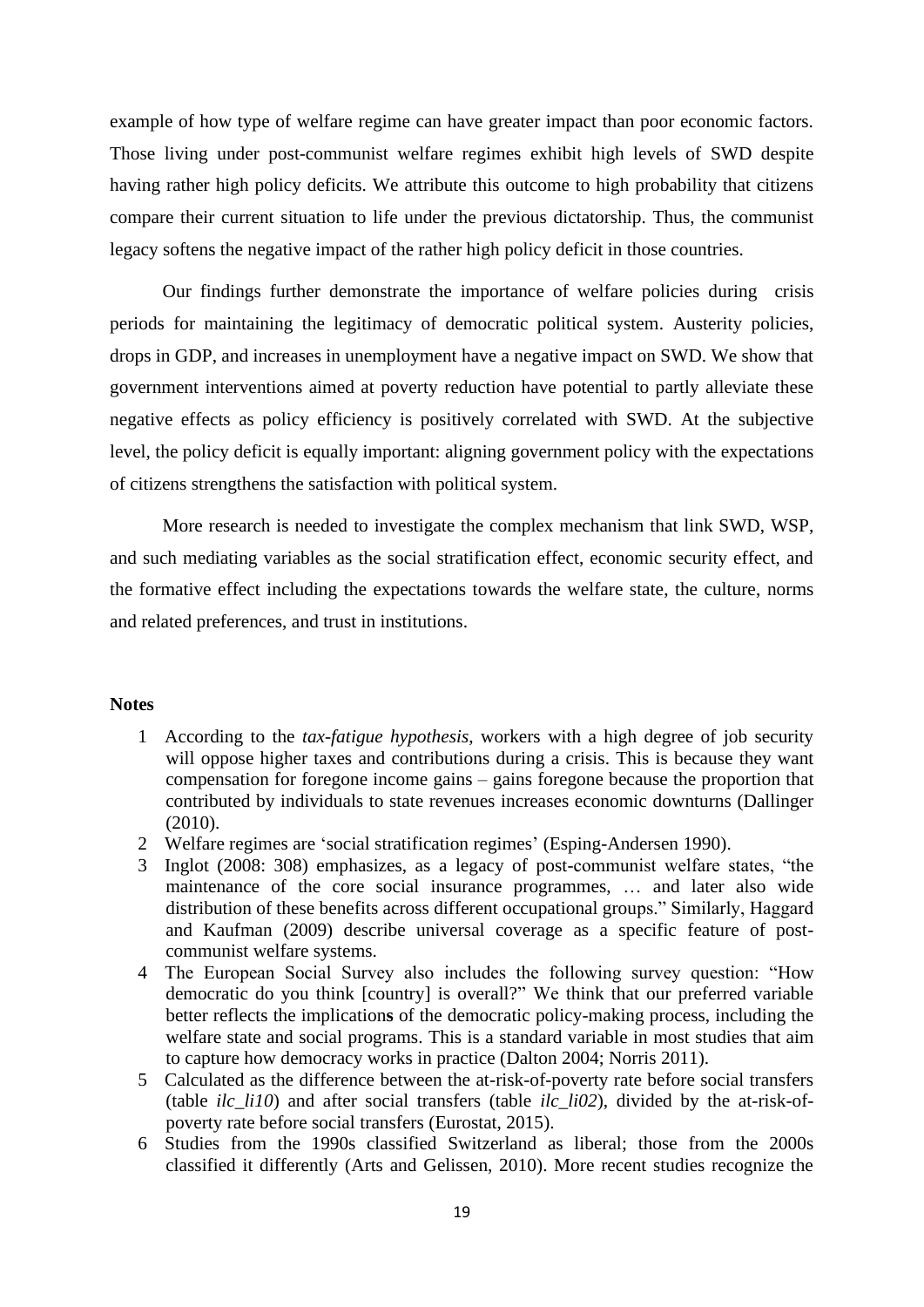gradual shift towards a Bismarckian/conservative regime on the part of this latecomer (Häusermann, 2009; Nollert and Schief, 2011).

7 Note that the policy deficits are small in liberal countries (see figures 2 and 3). Similarly, expectations regarding government responsibility for the reduction of poverty/income inequality tend to be low.

## **References**

- *Aidukante,* J. (2011) "Welfare reforms and socio-economic trends in the 10 new member states of Central and Eastern Europe," *Communist and Post-communist Studies* 44 (3): 211-219.
- Anderson, Ch. J. and Singer, M.M. (2008) "The Sensitive Left and the Impervious Right. Multilevel Models and the Politics of Inequality, Ideology, and Legitimacy in Europe," *Comparative Political Studies* 41 (4/5): 564–599.
- Andreß, H.-J. and Heien, T. (2001) "Four Worlds of Welfare State Attitudes? A Comparison of Germany, Norway, and the United States," *European Sociological Review* 17 (4): 337- 356.
- Armingeon, K. and Guthmann, K. (2014) "Democracy in crisis? the declining support for national democracy in European countries 2007-2011," *European Journal of Political Research* 53 (3): 423–442.
- Arts, W. A. and van Oorschot, W. J. H. (2005) "The social capital of European welfare states: the crowding out hypothesis revisited, " *Journal of European Social Policy* 15 (1): 5-26.
- Arts, W. and Gelissen, J. (2010) "Models of the Welfare State," in F.G. Castles, S. Leibfried, J. Lewis, H. Obinger and Ch. Pierson (eds.) *The Oxford Handbook of the Welfare State*, pp. 569-83, Oxford: Oxford University Press.
- Blekesaune, M. and Quadagno, J. (2003) "Public Attitudes toward Welfare State Policies. A Comparative Analysis of 24 Nations," *European Sociological Review* 19 (5): 415–427.
- Bohle, D. and Greskovits, B. (2007) "Neoliberalism, Embedded Neoliberalism, and Neocorporatism: Paths Towards Transnational Capitalism in Central-Eastern Europe," *West-European Politics* 30 (3): 443–466.
- Bohnke, P. (2008) "Are the poor socially integrated? The link between poverty and social support in different welfare regimes," *Journal of European Social Policy* 18 (2): 133-150.
- Cerami, A. and Vanhuysse, P. (2009) *Post-Communist Welfare Pathways: Theorizing Social Policy Transformations in Central and Eastern Europe*. Basingstoke: Palgrave Macmillan.
- Dallinger, U. (2010) "Public Support for Redistribution: What Explains Cross-National Differences?" *Journal of European Social Policy* 20 (4): 333–349.
- Dalton, R.J. (2004) *Democratic challenges, democratic choices: The erosion of political support in advanced industrial societies*. Oxford: Oxford University Press.
- Deacon, B. (1992) *The New Eastern Europe: Social Policy. Past, Present and Future*. London: SAGE.
- Esping-Andersen, G. (1990) *The Three Worlds of Welfare Capitalism*. Princeton, NJ: Princeton University Press.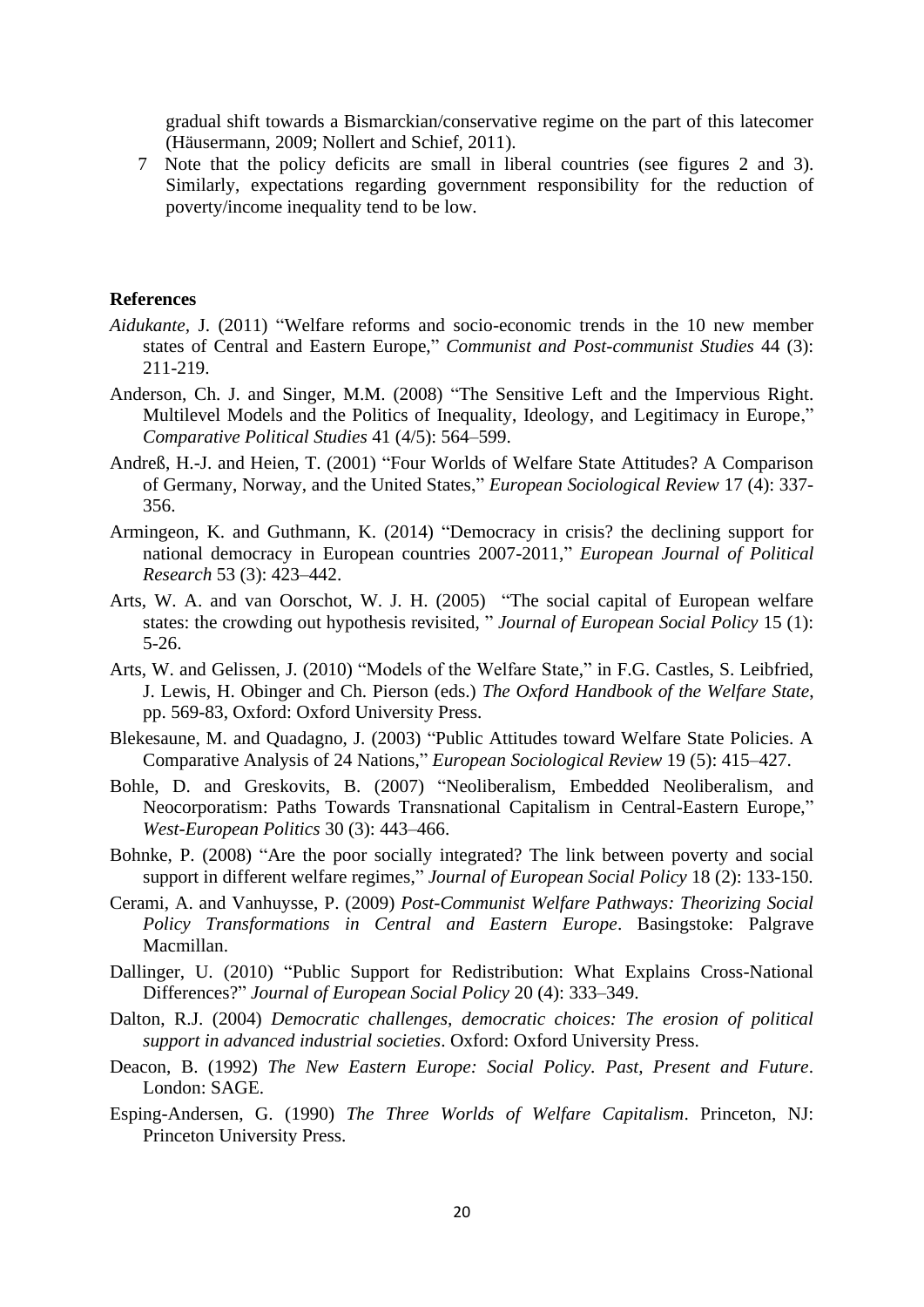- Eurostat database (2015) Available online at: http://ec.europa.eu/eurostat/data/database; http://appsso.eurostat.ec.europa.eu/nui/show.do
- Fenger, M.H.J. (2007) "Welfare regimes in Central and Eastern Europe: Incorporating Post-Communist Countries," *Contemporary Issues and Ideas in Social Sciences* 3 (2): 1–30.
- Ferge, Z. (2001) "European Integration and the Reform of Social Security in the Accession Countries," *Journal of European Social Quality* 3 (1-2): 9–25.
- Fuchs, S. and Offe, C. (2009) "Welfare State Formation in the Enlarged European Union: Patterns of Reform in the Post-Communist New Member States," in Ch. Rumford (ed.) *The SAGE Handbook of European Studies,* pp. 420–441, London: Sage.
- Guzi, M. and P. de Pedraza García (2015) "A web survey analysis of subjective well-being," *International Journal of Manpower* 36 (1): 48–67.
- Häusermann, S. (2009) "Reform Opportunities in a Bismarckian Latecomer: Restructuring the Swiss Welfare State," in Palier, B. (ed.) *A Long Goodbye to Bismarck? The Politics of Welfare Reform in Continental Europe*, pp. 207–232, Amsterdam: Amsterdam University Press.
- Haggard, S. and Kaufman, R.R. (2009) "The Eastern European Welfare State in a Comparative Perspective," in Cerami, A. and Vanhuysse, P. (eds.) *Theorizing Social Policy Transformations in Central and Eastern Europe*, pp. 217–236, Houndmills, Basingstoke, Hampshire: Palgrave Macmillan.
- Inglot, T. (2008) *Welfare States in East Central Europe, 1919-2004*. Cambridge, New York: Cambridge University Press.
- Jaeger, M.M. (2009) "United but Divided: Welfare Regimes and the Level and Variance in Public Support for Redistribution," *European Sociological Review,* 25 (6): 723–737.
- Kang, W. (2015) "Inequality, the welfare system and satisfaction with democracy in South Korea," *International Political Science Review* 36 (5): 493–509.
- [Kestilä-Kekkonen,](https://www.researchgate.net/profile/Elina_Kestilae-Kekkonen) E. and [Söderlund,](https://www.researchgate.net/profile/Peter_Soederlund) P. (2017) "Is it All about the Economy? Government Fractionalisation, Economic Performance and Satisfaction Democracy across Europe, 2002-13," *Government and Opposition*, 52(1): 100–130.
- Kim, M. (2009). "Cross-National Analyses of Satisfaction with Democracy and Ideological Congruence, Journal of Elections," *Public Opinion and Parties*, 19 (1): 49–72.
- Korpi, W. (1983) *The Democratic Class Struggle*. London: Routledge.
- Korpi, W. and Palme, J. (2003) "New politics and class politics in the context of austerity and globalization: Welfare state regime," *American Political Science Review* 97: 425–446.
- Kulin, J. and Meuleman, B. (2015) "Human Values and Welfare State Support in Europe: An East-West Divide?" *European Sociological Review* 31 (4): 418–432.
- Kumlin, S. (2002) "Institutions–experiences–preferences: How welfare state design affects political trust and ideology," in Bo Rothstein and Sven Steinmo (eds.) *Restructuring the Welfare State: Political Institutions and Policy Change,* pp. 20–50, New York: Palgrave-Macmillan.
- Kumlin, S. and Stadelmann-Steffen, I. (2014a) "Citizens, policy feedback and European welfare states," in Kumlin, S. and Stadelmann-Steffen, I. (eds.) *How Welfare Sates Shape Democratic Public. Policy Feedback, Participation, Voting, and Attitudes*, pp. 3–18, Cheltenham, UK, Northampton, US, MA: Edward Elgar.
- Kumlin, S. and Stadelmann-Steffen, I. (2014b) "How Welfare States Shape Democratic Public. Borrowing strength across research communities," in Kumlin, S. and Stadelmann-Steffen, I. (eds.) *How Welfare Sates Shape Democratic Public. Policy Feedback,*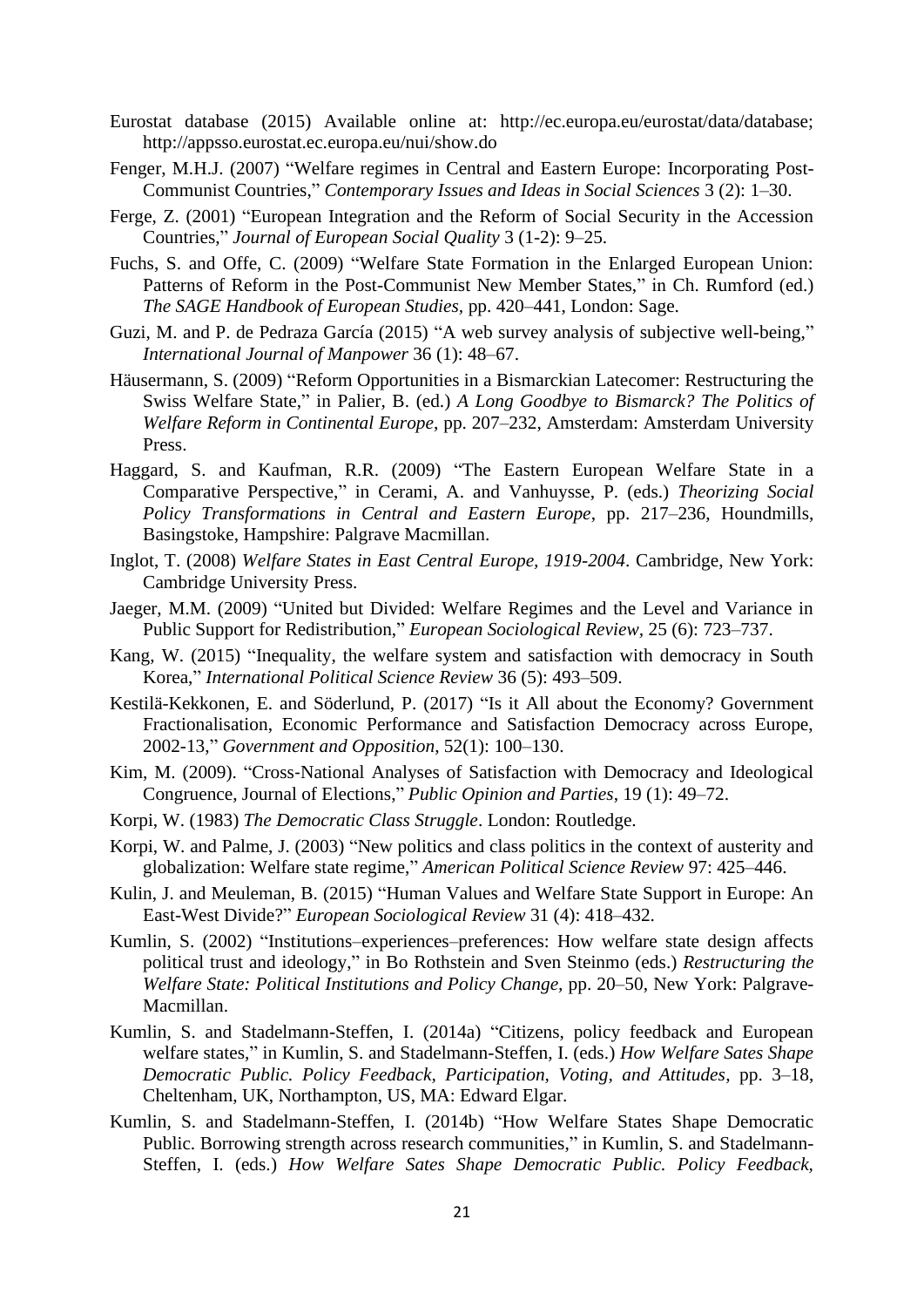*Participation, Voting, and Attitudes*, pp. 311–326, Cheltenham, UK, Northampton, US, MA: Edward Elgar.

- Larsen, J. (2008) "The Institutional Logic of Welfare Attitudes. How Welfare Regimes Influence Public Support," *Comparative Political Studies* 41(2): 145–168.
- Lipsmeyer, C.S. and Nordstrom, T. (2003) "East Versus West: Comparing Political Attitudes and Welfare Preferences across European Societies," *Journal of European Public Policy* 10 (3): 339–64.
- Lister, M. (2007) "Institutions, Inequality and Social Norms: Explaining Variations in Participation," *British Journal of Politics and International Relations* 9: 20–35.
- Lühiste, K. (2014) **"**Social Protection and Satisfaction with Democracy: a Multi-level Analysis," *Political Studies* 62: 784-803.
- Nollert, M. and Schief, S. (2011) "Preventing the Retrenchment of the Welfare State: Switzerland's Competitiveness in the World Market for Protection," *[Competition and](https://www.researchgate.net/journal/1024-5294_Competition_and_Change)  [Change](https://www.researchgate.net/journal/1024-5294_Competition_and_Change)* 15 (4): 315-335.
- Norris, P. (2011) *Democratic deficit: Critical citizens revisited,* Cambridge: Cambridge University Press.
- Offe, C. (1984) *Contradictions of the Welfare State*. London: Hutchinson.
- Offe, C. (1987) "Democracy against the Welfare State? Structural Foundations of Neoconservative Political Opportunities," *Political Theory* 15 (4): 501–537.
- Orenstein, M. (2008) *Privatizing Pensions. The Transnational Campaign for Social Security Reforms*. Princeton and Oxford: Princeton University Press.
- Oskarsen, M. (2007) "Social Risk, Policy Dissafection and Political Alienation. A Comparison of Six European Countries," in Svallfors, S. (ed.) The Political Sociology of the Welfare State. Institutions, Social Cleavages, and *Orientations*, pp. 117–148, Stanford, CA: Stanford University Press.
- Pierson, P. (2001) *The New Politics of The Welfare State*. Oxford: Oxford University Press.
- Polavieja, J. (2013) "Economic Crisis, Political Legitimacy and Social Cohesion," in D. Gallie (ed.) *Economic Crisis, Quality of Work and Social Integration. The European Experience*, pp. 256–278, New York: Oxford University Press.
- Quaranta, M. and Martini, S. (2016) "Does the economy really matter for satisfaction with democracy? Longitudinal and cross-country evidence from the European Union," *Electoral Studies* 42: 164–174.
- Ringen, S. (1987) *The Possibility of Politics*. Oxford: Oxford University Press.
- Roosma F., Gelissen, J. and van Oorschot, W. (2012) "The multidimensionality of welfare state attitudes: A European cross-national study," *Social Indicators Research* 113 (1): 235–255.
- Roosma, F., van Oorschot, W. and Gelissen, J. (2014) "The weakest link in welfare state legitimacy: European perceptions of moral and administrative failure in the targeting of social benefits," *International Journal of Comparative Sociology* 14 (1): 1–20.
- Rothstein, B. (1998) *Just Institutions Matter: The Moral and Political Logic of the Universal Welfare State (Theories of Institutional Design).* Cambridge: Cambridge University Press.
- Saxonberg, S. and Sirovátka, T. (2009) "Neo-liberalism by Decay? The Evolution of the Czech Welfare State," *Social Policy and Administration* 43 (2): 186-203.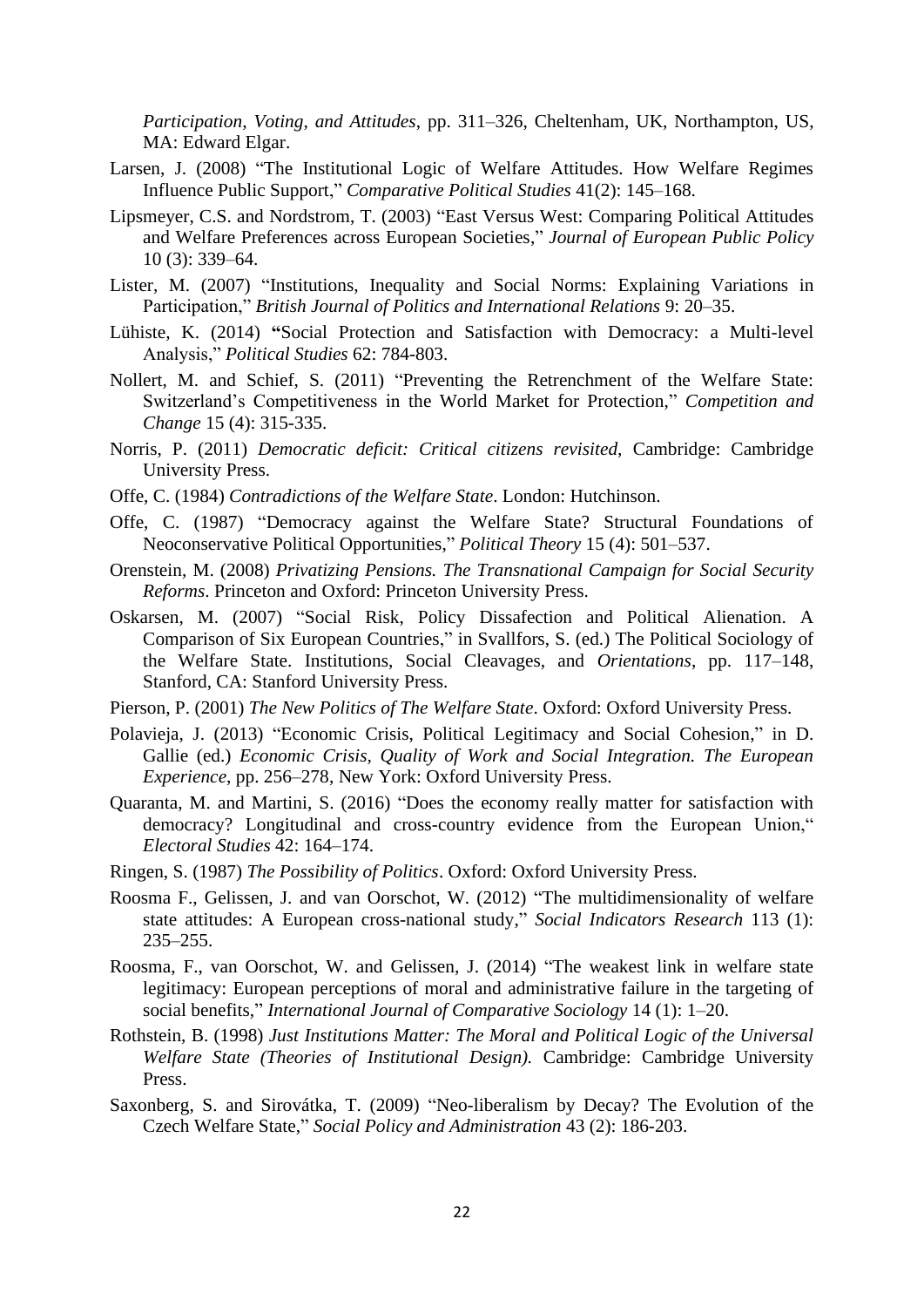- Schäfer, A. (2013) "Affluence, Inequality, and Satisfaction with Democracy," in O. Gabriel and S. Keil (eds.) *Society and Democracy in Europe*, pp. 139–161, Abingdon, UK, New York, USA: Routledge.
- Schmidt-Catran, A.W. (2014) "Economic inequality and public demand for redistribution: combining cross-sectional and longitudinal evidence," *Socio-Economic Review* 12(1)*:* 1– 27.
- Van Oorschot, W.J., Reeskens, T. and Meuleman, B. (2012) "Popular perceptions of welfare state consequences: A multilevel, cross-national analysis of 25 European countries," *Journal of European Social Policy* 22 (2): 181–197.
- Vis B., van Kersbergen, K. and T. Hylands (2011) "To What Extent did the financial crisis intensify the pressure to reform the welfare state?" *Social Policy and Administration* 45 (4): 338–353.
- Wagner, A., Schneider, F. and Halla, M. (2009) "The quality of institutions and satisfaction with democracy in Western Europe: A panel analysis," *European Journal of Political Economy* 25 (1): 30–41.